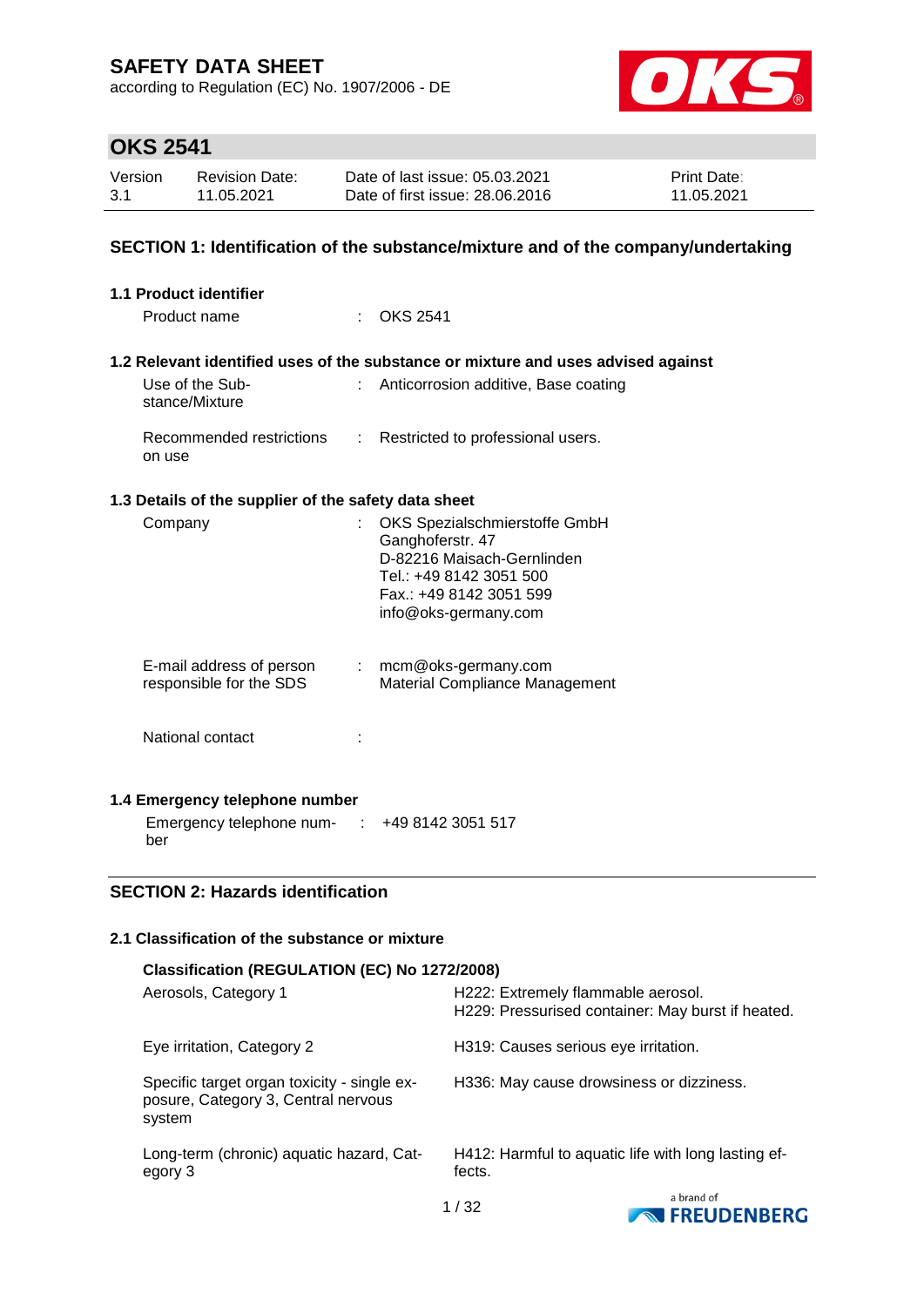according to Regulation (EC) No. 1907/2006 - DE



## **OKS 2541**

| Version | Revision Date: | Date of last issue: 05.03.2021  | <b>Print Date:</b> |
|---------|----------------|---------------------------------|--------------------|
| 3.1     | 11.05.2021     | Date of first issue: 28,06,2016 | 11.05.2021         |

#### **2.2 Label elements**

| Labelling (REGULATION (EC) No 1272/2008)<br>Hazard pictograms |                                                              |                                                                                                                                                                                                                |
|---------------------------------------------------------------|--------------------------------------------------------------|----------------------------------------------------------------------------------------------------------------------------------------------------------------------------------------------------------------|
| Signal word                                                   | Danger                                                       |                                                                                                                                                                                                                |
| <b>Hazard statements</b>                                      | H <sub>222</sub><br>H <sub>229</sub><br>H319<br>H336<br>H412 | Extremely flammable aerosol.<br>Pressurised container: May burst if heated.<br>Causes serious eye irritation.<br>May cause drowsiness or dizziness.<br>Harmful to aquatic life with long lasting ef-<br>fects. |
| Supplemental Hazard<br><b>Statements</b>                      | <b>EUH066</b>                                                | Repeated exposure may cause skin<br>dryness or cracking.                                                                                                                                                       |
| Precautionary statements                                      | <b>Prevention:</b>                                           |                                                                                                                                                                                                                |
|                                                               | P <sub>210</sub>                                             | Keep away from heat, hot surfaces, sparks,<br>open flames and other ignition sources. No<br>smoking.                                                                                                           |
|                                                               | P211                                                         | Do not spray on an open flame or other<br>ignition source.                                                                                                                                                     |
|                                                               | P <sub>251</sub><br>P <sub>261</sub>                         | Do not pierce or burn, even after use.<br>Avoid breathing mist.                                                                                                                                                |
|                                                               | Storage:                                                     |                                                                                                                                                                                                                |
|                                                               | P405<br>$P410 + P412$                                        | Store locked up.<br>Protect from sunlight. Do not expose to<br>temperatures exceeding 50 °C/ 122 °F.                                                                                                           |

Hazardous components which must be listed on the label: ethyl acetate

#### **Additional Labelling**

EUH208 Contains nickel. May produce an allergic reaction.

#### **2.3 Other hazards**

This substance/mixture contains no components considered to be either persistent, bioaccumulative and toxic (PBT), or very persistent and very bioaccumulative (vPvB) at levels of 0.1% or higher.

#### **SECTION 3: Composition/information on ingredients**

#### **3.2 Mixtures**

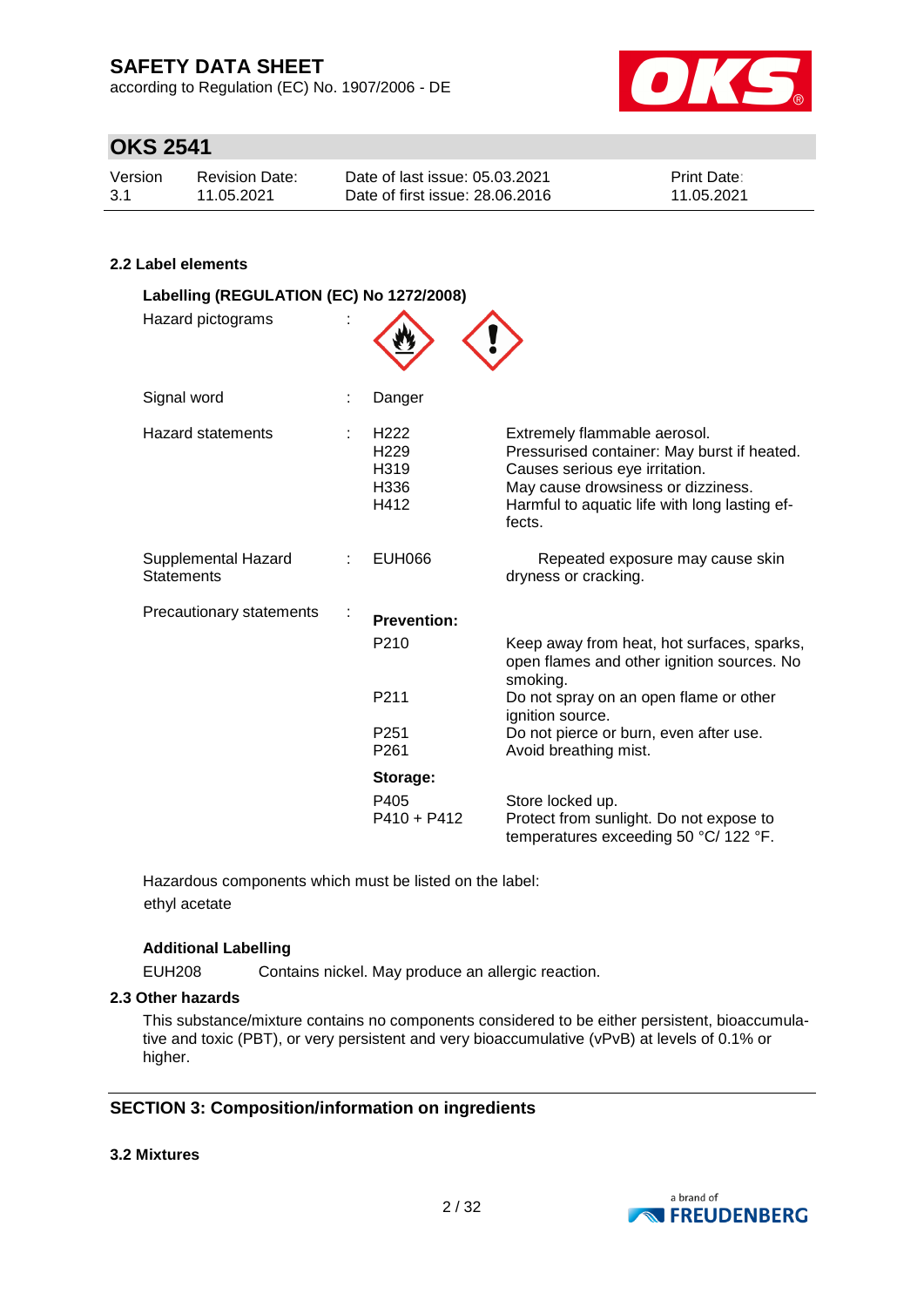according to Regulation (EC) No. 1907/2006 - DE



# **OKS 2541**

| Version | <b>Revision Date:</b> | Date of last issue: 05.03.2021  | <b>Print Date:</b> |
|---------|-----------------------|---------------------------------|--------------------|
| $-3.1$  | 11.05.2021            | Date of first issue: 28,06,2016 | 11.05.2021         |

| Chemical nature | Active agent with propellant and solvent.<br>Metal powder |
|-----------------|-----------------------------------------------------------|
|                 |                                                           |

## **Components**

| Chemical name                                                                                       | CAS-No.<br>EC-No.<br>Index-No.<br>Registration number                       | Classification                                                                                             | Concentration<br>limits<br>M-Factor<br><b>Notes</b> | Concentration<br>(% w/w) |
|-----------------------------------------------------------------------------------------------------|-----------------------------------------------------------------------------|------------------------------------------------------------------------------------------------------------|-----------------------------------------------------|--------------------------|
| ethyl acetate                                                                                       | 141-78-6<br>205-500-4<br>607-022-00-5<br>01-21119475103-46-<br><b>XXXX</b>  | Flam. Liq.2; H225<br>Eye Irrit.2; H319<br>STOT SE3; H336                                                   |                                                     | $>= 20 - 30$             |
| n-butyl acetate                                                                                     | 123-86-4<br>204-658-1<br>607-025-00-1<br>01-2119485493-29-<br><b>XXXX</b>   | Flam. Liq.3; H226<br><b>STOT SE3; H336</b>                                                                 |                                                     | $>= 10 - 20$             |
| acetone                                                                                             | 67-64-1<br>200-662-2<br>606-001-00-8<br>01-2119471330-49-<br><b>XXXX</b>    | Flam. Liq.2; H225<br>Eye Irrit.2; H319<br>STOT SE3; H336                                                   |                                                     | $>= 1 - 10$              |
| Hydrocarbons, C7-C9,<br>n-alkanes, isoalkanes,<br>cyclics                                           | 920-750-0<br>01-2119473851-33-<br><b>XXXX</b>                               | Flam. Liq.2; H225<br>STOT SE3; H336<br>Asp. Tox.1; H304<br>Aquatic Chronic2;<br>H411                       |                                                     | $>= 1 - 2.5$             |
| Naphtha (petroleum),<br>hydrotreated light;<br>Low boiling point hy-<br>drogen treated naph-<br>tha | 64742-49-0<br>926-605-8<br>649-328-00-1<br>01-2119486291-36-<br><b>XXXX</b> | Flam. Liq.2; H225<br>Skin Irrit.2; H315<br>STOT SE3; H336<br>Asp. Tox.1; H304<br>Aquatic Chronic2;<br>H411 |                                                     | $>= 1 - 2.5$             |
| nickel                                                                                              | 7440-02-0<br>231-111-4<br>028-002-00-7                                      | Skin Sens.1; H317<br>Carc.2; H351<br>STOT RE1; H372<br>Aquatic Chronic3;<br>H412                           | **, Note S, Note<br>7                               | $>= 0,25 - 1$            |
| cyclohexane                                                                                         | 110-82-7<br>203-806-2                                                       | Flam. Liq.2; H225<br>Skin Irrit.2; H315<br>STOT SE3; H336                                                  |                                                     | $>= 0.1 - < 0.25$        |

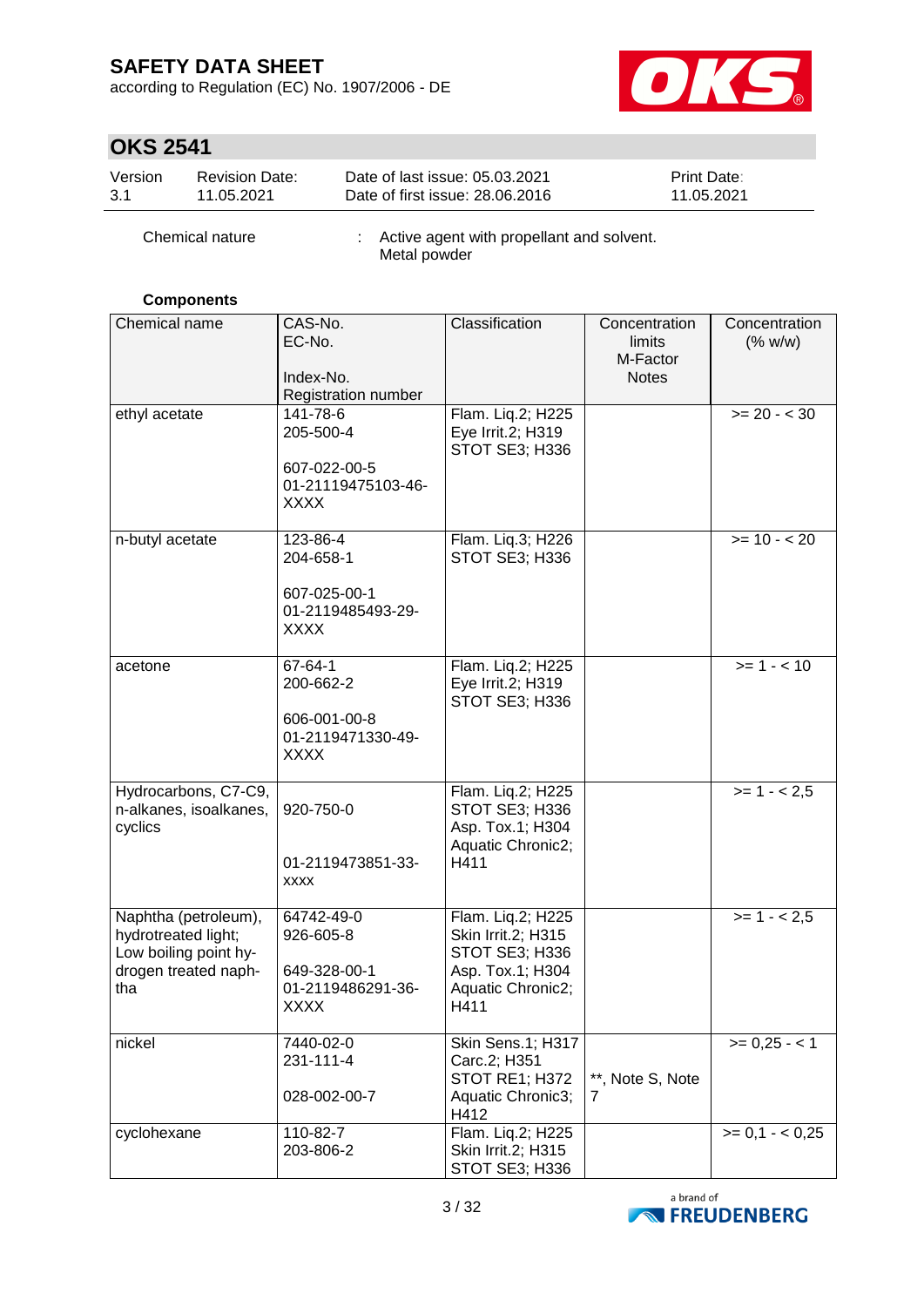according to Regulation (EC) No. 1907/2006 - DE



# **OKS 2541**

| Version<br>3.1 | <b>Revision Date:</b><br>11.05.2021          |                                                      |                   | Date of last issue: 05.03.2021<br>Date of first issue: 28,06,2016                                                                             |                                        | Print Date:<br>11.05.2021 |
|----------------|----------------------------------------------|------------------------------------------------------|-------------------|-----------------------------------------------------------------------------------------------------------------------------------------------|----------------------------------------|---------------------------|
|                |                                              | 601-017-00-1                                         |                   | Asp. Tox.1; H304<br>Aquatic Acute1;<br>H400<br>Aquatic Chronic1;<br>H410                                                                      |                                        |                           |
| n-hexane       |                                              | 110-54-3<br>203-777-6<br>601-037-00-0<br><b>XXXX</b> | 01-2119480412-44- | Flam. Liq.2; H225<br>Skin Irrit.2; H315<br>Repr.2; H361f<br>STOT SE3; H336<br>STOT RE2; H373<br>Asp. Tox.1; H304<br>Aquatic Chronic2;<br>H411 | $>= 5%$<br>STOT RE2,<br>H373<br>** *** | $>= 0.1 - 0.25$           |
|                | Substances with a workplace exposure limit : |                                                      |                   |                                                                                                                                               |                                        |                           |
| dimethyl ether |                                              | 115-10-6<br>204-065-8<br>603-019-00-8<br><b>XXXX</b> | 01-2119472128-37- | Flam. Gas1A;<br>H <sub>220</sub><br>Press. GasLique-<br>fied gas; H280                                                                        | Note U (table<br>3.1)                  | $>= 30 - 50$              |

For explanation of abbreviations see section 16.

## **SECTION 4: First aid measures**

#### **4.1 Description of first aid measures**

| If inhaled              | Call a physician or poison control centre immediately.<br>Remove person to fresh air. If signs/symptoms continue, get<br>medical attention.<br>Keep patient warm and at rest.<br>If unconscious, place in recovery position and seek medical<br>advice.<br>Keep respiratory tract clear.<br>If breathing is irregular or stopped, administer artificial respira-<br>tion. |
|-------------------------|---------------------------------------------------------------------------------------------------------------------------------------------------------------------------------------------------------------------------------------------------------------------------------------------------------------------------------------------------------------------------|
| In case of skin contact | : Take off all contaminated clothing immediately.<br>Wash off immediately with soap and plenty of water while<br>removing all contaminated clothes and shoes.<br>Get medical attention immediately if irritation develops and<br>persists.<br>Wash clothing before reuse.<br>Thoroughly clean shoes before reuse.                                                         |
| In case of eye contact  | : Rinse immediately with plenty of water, also under the eyelids,<br>for at least 10 minutes.<br>Seek medical advice.                                                                                                                                                                                                                                                     |
| If swallowed            | Move the victim to fresh air.<br>If accidentally swallowed obtain immediate medical attention.                                                                                                                                                                                                                                                                            |

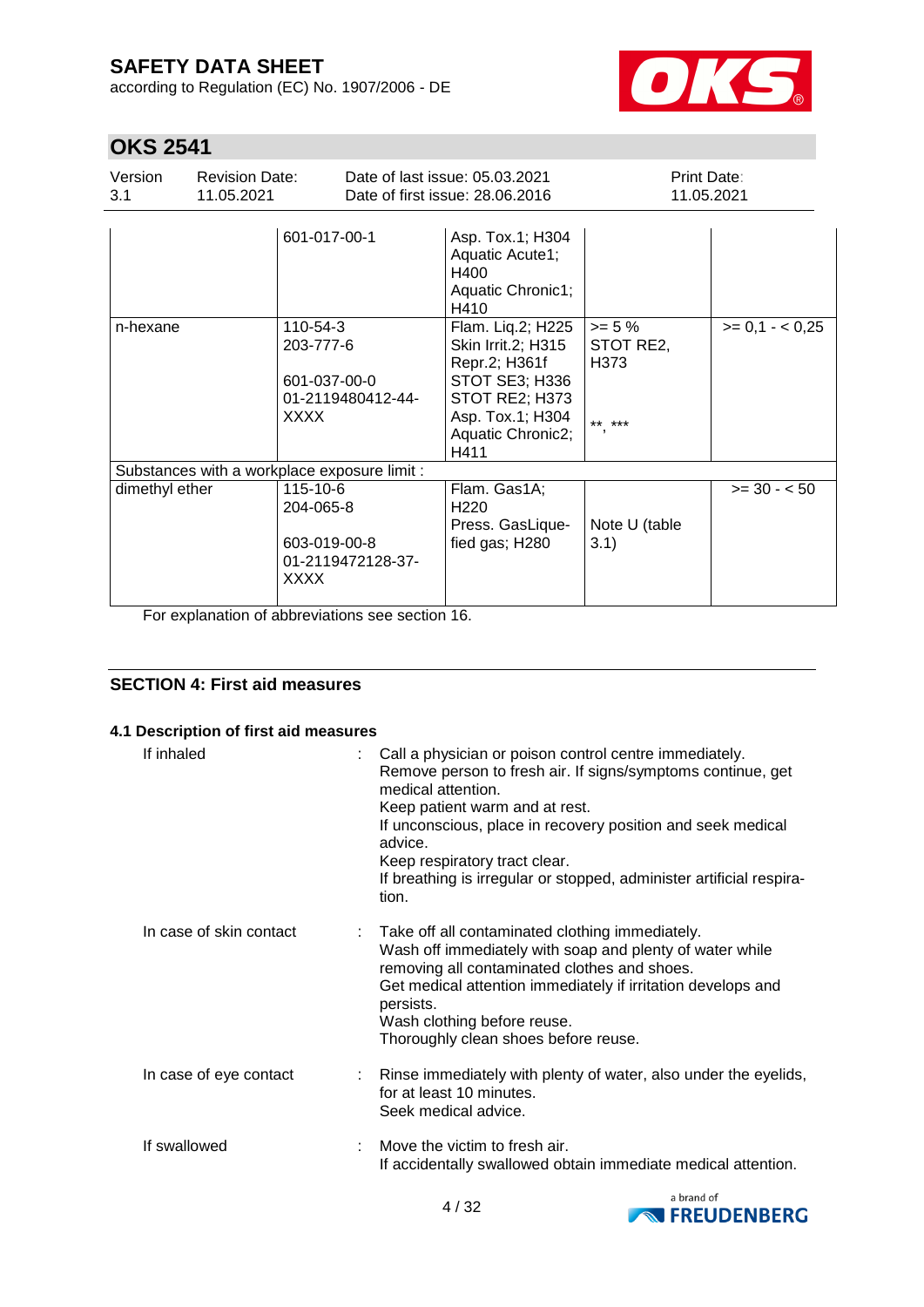according to Regulation (EC) No. 1907/2006 - DE



# **OKS 2541**

| Version<br>3.1 | <b>Revision Date:</b><br>11.05.2021 | Date of last issue: 05.03.2021<br>Date of first issue: 28.06.2016                                                                                                                                                                           | Print Date:<br>11.05.2021 |
|----------------|-------------------------------------|---------------------------------------------------------------------------------------------------------------------------------------------------------------------------------------------------------------------------------------------|---------------------------|
|                |                                     | Keep respiratory tract clear.<br>Do NOT induce vomiting.<br>Rinse mouth with water.                                                                                                                                                         |                           |
|                |                                     | 4.2 Most important symptoms and effects, both acute and delayed                                                                                                                                                                             |                           |
|                | Symptoms                            | Inhalation may provoke the following symptoms:<br>Unconsciousness<br><b>Dizziness</b><br><b>Drowsiness</b><br>Headache<br>Nausea<br><b>Tiredness</b><br>Skin contact may provoke the following symptoms:<br>Erythema<br>Allergic appearance |                           |
| <b>Risks</b>   |                                     | Central nervous system depression<br>Can be absorbed through skin.<br>May cause an allergic skin reaction.                                                                                                                                  |                           |
|                |                                     | 4.3 Indication of any immediate medical attention and special treatment needed                                                                                                                                                              |                           |
|                | Treatment                           | The first aid procedure should be established in consultation                                                                                                                                                                               |                           |

| Treatment | : The first aid procedure should be established in consultation |
|-----------|-----------------------------------------------------------------|
|           | with the doctor responsible for industrial medicine.            |
|           | Treat symptomatically.                                          |

## **SECTION 5: Firefighting measures**

| 5.1 Extinguishing media                                   |                                                                                                                                                                                                       |
|-----------------------------------------------------------|-------------------------------------------------------------------------------------------------------------------------------------------------------------------------------------------------------|
| Suitable extinguishing media : ABC powder                 |                                                                                                                                                                                                       |
| Unsuitable extinguishing<br>media                         | : High volume water jet                                                                                                                                                                               |
| 5.2 Special hazards arising from the substance or mixture |                                                                                                                                                                                                       |
| Specific hazards during fire- : Fire Hazard<br>fighting   | Do not let product enter drains.<br>Contains gas under pressure; may explode if heated.<br>Beware of vapours accumulating to form explosive concentra-<br>tions. Vapours can accumulate in low areas. |
| Hazardous combustion prod- : Carbon oxides<br>ucts        |                                                                                                                                                                                                       |
| 5.3 Advice for firefighters                               |                                                                                                                                                                                                       |

|                  | Special protective equipment : In the event of fire, wear self-contained breathing apparatus. |
|------------------|-----------------------------------------------------------------------------------------------|
| for firefighters | Use personal protective equipment. Exposure to decomposi-                                     |
|                  | tion products may be a hazard to health.                                                      |

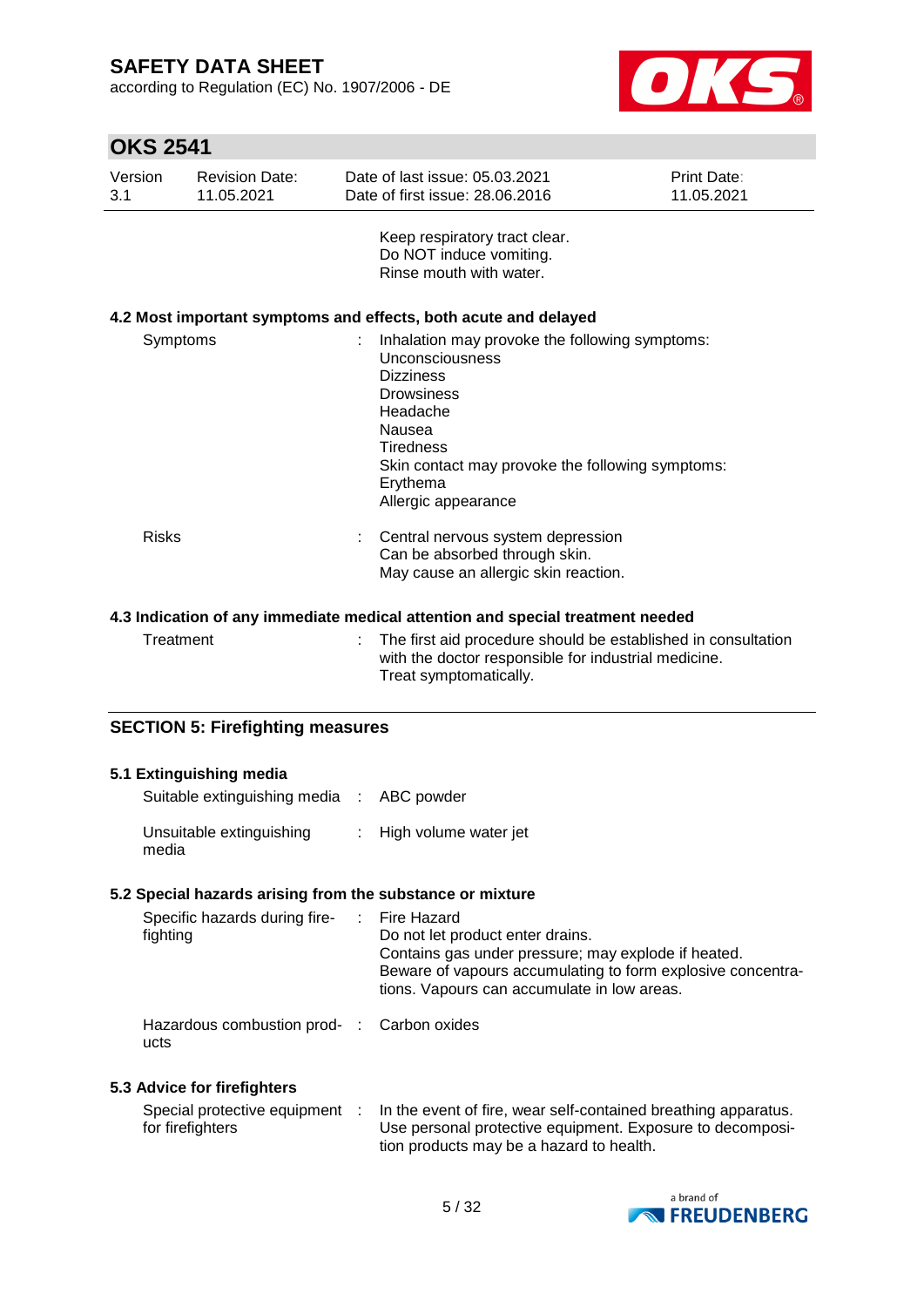according to Regulation (EC) No. 1907/2006 - DE



# **OKS 2541**

| <b>Revision Date:</b><br>Version<br>3.1<br>11.05.2021 |  | Date of last issue: 05.03.2021<br>Date of first issue: 28,06,2016                                                                                                                          | Print Date:<br>11.05.2021 |
|-------------------------------------------------------|--|--------------------------------------------------------------------------------------------------------------------------------------------------------------------------------------------|---------------------------|
| Further information                                   |  | Standard procedure for chemical fires.<br>Collect contaminated fire extinguishing water separately. This<br>must not be discharged into drains.<br>Cool containers/tanks with water spray. |                           |

## **SECTION 6: Accidental release measures**

|                                                          | 6.1 Personal precautions, protective equipment and emergency procedures                                                                                                                                                                                                                                                                                        |
|----------------------------------------------------------|----------------------------------------------------------------------------------------------------------------------------------------------------------------------------------------------------------------------------------------------------------------------------------------------------------------------------------------------------------------|
| Personal precautions                                     | : Evacuate personnel to safe areas.<br>Ensure adequate ventilation.<br>Remove all sources of ignition.<br>Do not breathe vapours or spray mist.<br>Do not breathe dust/ fume/ gas/ mist/ vapours/ spray.<br>Refer to protective measures listed in sections 7 and 8.<br>Only qualified personnel equipped with suitable protective<br>equipment may intervene. |
| <b>6.2 Environmental precautions</b>                     |                                                                                                                                                                                                                                                                                                                                                                |
| Environmental precautions                                | Do not allow contact with soil, surface or ground water.<br>Prevent further leakage or spillage if safe to do so.<br>If the product contaminates rivers and lakes or drains inform<br>respective authorities.                                                                                                                                                  |
| 6.3 Methods and material for containment and cleaning up |                                                                                                                                                                                                                                                                                                                                                                |
| Methods for cleaning up                                  | Contain spillage, and then collect with non-combustible ab-<br>sorbent material, (e.g. sand, earth, diatomaceous earth, ver-<br>miculite) and place in container for disposal according to local<br>/ national regulations (see section 13).<br>Keep in suitable, closed containers for disposal.<br>Non-sparking tools should be used.                        |

## **6.4 Reference to other sections**

For personal protection see section 8.

## **SECTION 7: Handling and storage**

#### **7.1 Precautions for safe handling**

| Avoid exposure - obtain special instructions before use.<br>Avoid contact with skin and eyes.<br>For personal protection see section 8.<br>Keep away from fire, sparks and heated surfaces.<br>Persons with a history of skin sensitisation problems or asth- | In case of insufficient ventilation, wear suitable respiratory |
|---------------------------------------------------------------------------------------------------------------------------------------------------------------------------------------------------------------------------------------------------------------|----------------------------------------------------------------|
|---------------------------------------------------------------------------------------------------------------------------------------------------------------------------------------------------------------------------------------------------------------|----------------------------------------------------------------|

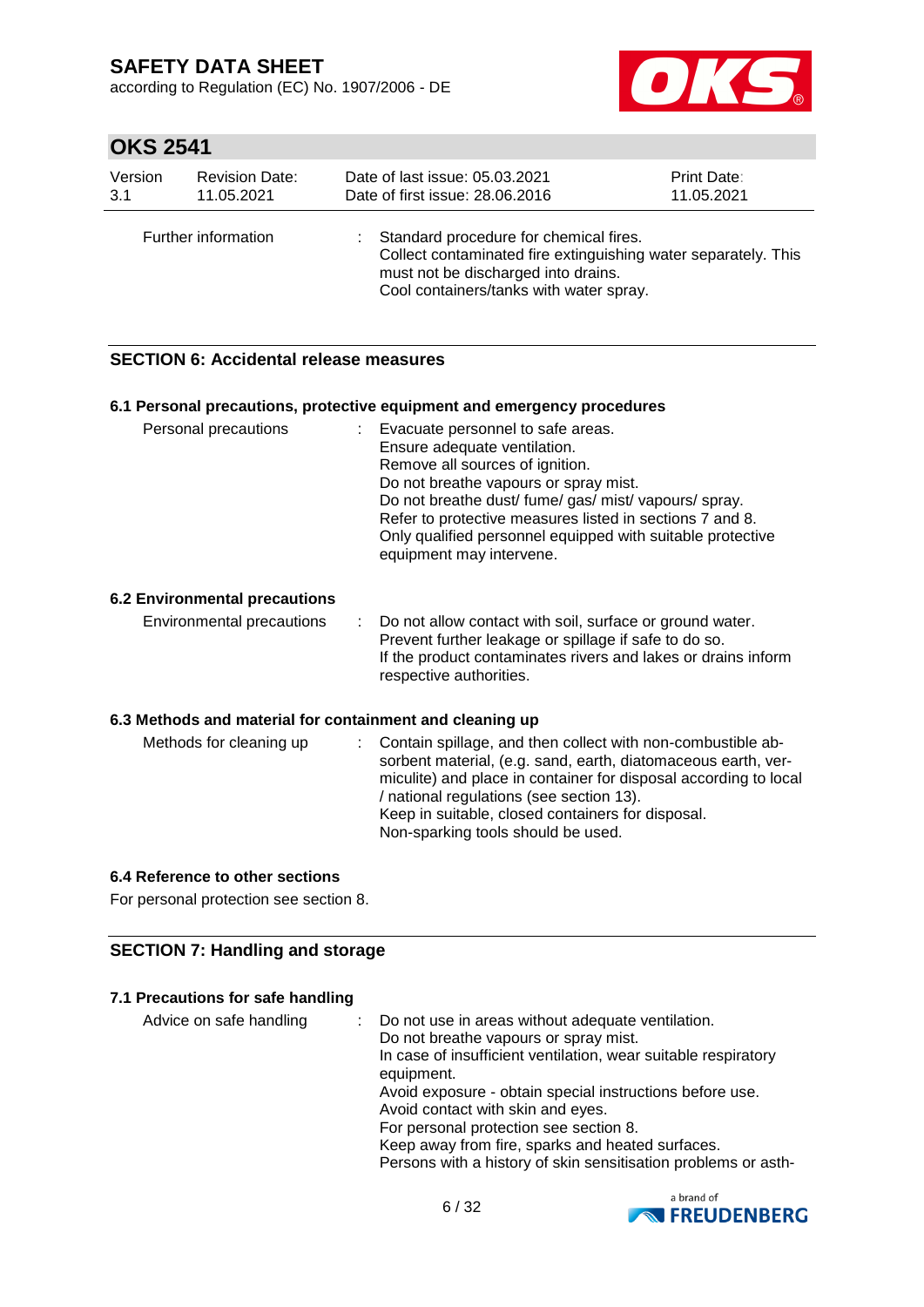according to Regulation (EC) No. 1907/2006 - DE



# **OKS 2541**

| Version<br>3.1 | <b>Revision Date:</b><br>11.05.2021              |                           | Date of last issue: 05.03.2021<br>Date of first issue: 28.06.2016                                                                                                                                                                                                                                                                                                                                                                                                                                                                                                                                                                                                                                       | Print Date:<br>11.05.2021 |
|----------------|--------------------------------------------------|---------------------------|---------------------------------------------------------------------------------------------------------------------------------------------------------------------------------------------------------------------------------------------------------------------------------------------------------------------------------------------------------------------------------------------------------------------------------------------------------------------------------------------------------------------------------------------------------------------------------------------------------------------------------------------------------------------------------------------------------|---------------------------|
|                |                                                  |                           | ma, allergies, chronic or recurrent respiratory disease should<br>not be employed in any process in which this mixture is being<br>used.<br>Smoking, eating and drinking should be prohibited in the ap-<br>plication area.<br>Wash hands and face before breaks and immediately after<br>handling the product.<br>Do not get in eyes or mouth or on skin.<br>Do not get on skin or clothing.<br>Do not ingest.<br>Do not use sparking tools.<br>These safety instructions also apply to empty packaging which<br>may still contain product residues.<br>Pressurized container: protect from sunlight and do not ex-<br>pose to temperatures exceeding 50 °C. Do not pierce or burn,<br>even after use. |                           |
|                | Hygiene measures                                 |                           | Wash face, hands and any exposed skin thoroughly after<br>handling.                                                                                                                                                                                                                                                                                                                                                                                                                                                                                                                                                                                                                                     |                           |
|                |                                                  |                           | 7.2 Conditions for safe storage, including any incompatibilities                                                                                                                                                                                                                                                                                                                                                                                                                                                                                                                                                                                                                                        |                           |
|                | Requirements for storage<br>areas and containers |                           | BEWARE: Aerosol is pressurized. Keep away from direct sun<br>exposure and temperatures over 50 °C. Do not open by force<br>or throw into fire even after use. Do not spray on flames or<br>red-hot objects. Store in accordance with the particular na-<br>tional regulations.                                                                                                                                                                                                                                                                                                                                                                                                                          |                           |
|                | Storage class (TRGS 510)                         | $\mathbb{Z}^{\mathbb{Z}}$ | 2B, Aerosol cans and lighters                                                                                                                                                                                                                                                                                                                                                                                                                                                                                                                                                                                                                                                                           |                           |
|                | 7.3 Specific end use(s)<br>Specific use(s)       |                           | Specific instructions for handling, not required.                                                                                                                                                                                                                                                                                                                                                                                                                                                                                                                                                                                                                                                       |                           |

## **SECTION 8: Exposure controls/personal protection**

#### **8.1 Control parameters**

#### **Occupational Exposure Limits**

| Components                                        | CAS-No.    | Value type (Form<br>of exposure) | Control parameters       | <b>Basis</b>                     |
|---------------------------------------------------|------------|----------------------------------|--------------------------|----------------------------------|
| dimethyl ether                                    | 115-10-6   | <b>TWA</b>                       | 1.000 ppm<br>1.920 mg/m3 | 2000/39/EC<br>$(2000-06-16)$     |
| Further information                               | Indicative |                                  |                          |                                  |
|                                                   |            | <b>AGW</b>                       | 1.000 ppm<br>1.900 mg/m3 | DE TRGS<br>900<br>$(2010-08-04)$ |
| Peak-limit: excur-<br>sion factor (catego-<br>ry) | 8(11)      |                                  |                          |                                  |

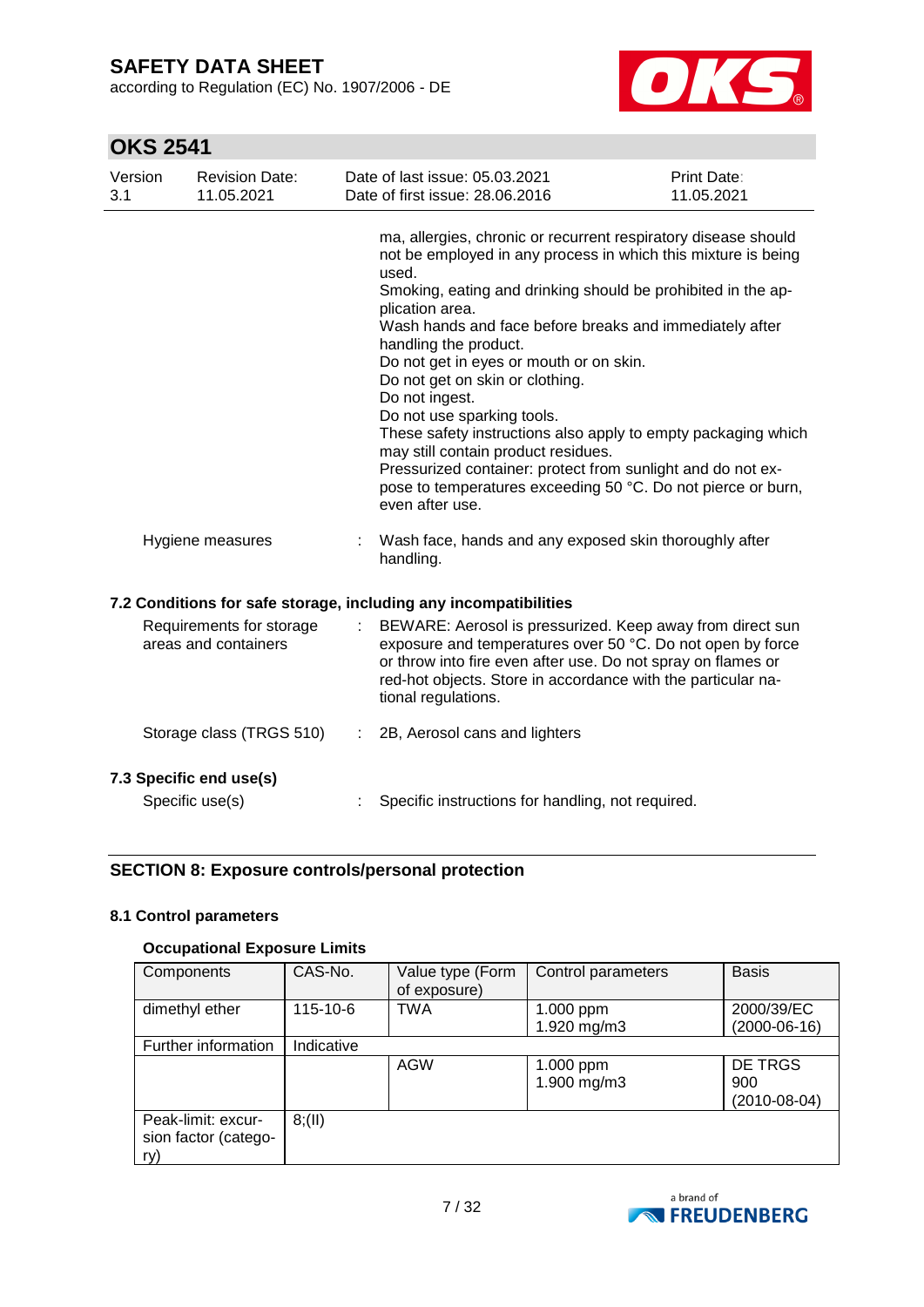according to Regulation (EC) No. 1907/2006 - DE



| Version<br><b>Revision Date:</b><br>3.1<br>11.05.2021 |                                                                                                   | Date of last issue: 05.03.2021<br>Date of first issue: 28.06.2016                                                      |                                        |                                                       | Print Date:<br>11.05.2021                                                    |  |  |
|-------------------------------------------------------|---------------------------------------------------------------------------------------------------|------------------------------------------------------------------------------------------------------------------------|----------------------------------------|-------------------------------------------------------|------------------------------------------------------------------------------|--|--|
|                                                       | ethyl acetate                                                                                     | 141-78-6                                                                                                               | <b>AGW</b>                             | 200 ppm<br>730 mg/m3                                  | DE TRGS<br>900<br>$(2017 - 06 - 08)$                                         |  |  |
| ry)                                                   | Peak-limit: excur-<br>sion factor (catego-                                                        | 2; (1)                                                                                                                 |                                        |                                                       |                                                                              |  |  |
|                                                       | Further information                                                                               |                                                                                                                        | is no risk of harming the unborn child |                                                       | When there is compliance with the OEL and biological tolerance values, there |  |  |
|                                                       |                                                                                                   |                                                                                                                        | <b>STEL</b>                            | 400 ppm<br>1.468 mg/m3                                | 2017/164/EU<br>$(2017 - 02 - 01)$                                            |  |  |
|                                                       | Further information                                                                               | Indicative                                                                                                             |                                        |                                                       |                                                                              |  |  |
|                                                       |                                                                                                   |                                                                                                                        | <b>TWA</b>                             | 200 ppm<br>734 mg/m3                                  | 2017/164/EU<br>$(2017 - 02 - 01)$                                            |  |  |
|                                                       | Further information                                                                               | Indicative                                                                                                             |                                        |                                                       |                                                                              |  |  |
|                                                       | n-butyl acetate                                                                                   | 123-86-4                                                                                                               | <b>AGW</b>                             | 62 ppm<br>300 mg/m3                                   | <b>DE TRGS</b><br>900<br>$(2012 - 09 - 13)$                                  |  |  |
| ry)                                                   | Peak-limit: excur-<br>sion factor (catego-                                                        | 2; (1)                                                                                                                 |                                        |                                                       |                                                                              |  |  |
|                                                       | Further information                                                                               |                                                                                                                        | is no risk of harming the unborn child |                                                       | When there is compliance with the OEL and biological tolerance values, there |  |  |
| acetone                                               |                                                                                                   | 67-64-1                                                                                                                | <b>TWA</b>                             | $\overline{500}$ ppm<br>1.210 mg/m3                   | 2000/39/EC<br>$(2000-06-16)$                                                 |  |  |
|                                                       | Further information                                                                               | Indicative                                                                                                             |                                        |                                                       |                                                                              |  |  |
|                                                       |                                                                                                   |                                                                                                                        | <b>AGW</b>                             | 500 ppm<br>1.200 mg/m3                                | <b>DE TRGS</b><br>900<br>$(2015-03-02)$                                      |  |  |
| ry)                                                   | Peak-limit: excur-<br>sion factor (catego-                                                        | 2; (1)                                                                                                                 |                                        |                                                       |                                                                              |  |  |
|                                                       | Further information                                                                               | When there is compliance with the OEL and biological tolerance values, there<br>is no risk of harming the unborn child |                                        |                                                       |                                                                              |  |  |
|                                                       | Hydrocarbons, C7-<br>C9, n-alkanes,<br>isoalkanes, cyclics                                        | Not As-<br>signed                                                                                                      | <b>AGW</b>                             | 1.500 mg/m3                                           | <b>DE TRGS</b><br>900<br>$(2009-02-16)$                                      |  |  |
| ry)                                                   | Peak-limit: excur-<br>sion factor (catego-                                                        | 2; (II)                                                                                                                |                                        |                                                       |                                                                              |  |  |
|                                                       | Further information                                                                               | Group exposure limit for hydrocarbon solvent mixtures                                                                  |                                        |                                                       |                                                                              |  |  |
|                                                       | Naphtha (petrole-<br>um), hydrotreated<br>light; Low boiling<br>point hydrogen<br>treated naphtha | 64742-49-0                                                                                                             | <b>AGW</b>                             | 1.500 mg/m3                                           | DE TRGS<br>900<br>$(2009 - 02 - 16)$                                         |  |  |
| ry)                                                   | Peak-limit: excur-<br>sion factor (catego-                                                        | 2; (II)                                                                                                                |                                        |                                                       |                                                                              |  |  |
|                                                       | Further information                                                                               |                                                                                                                        |                                        | Group exposure limit for hydrocarbon solvent mixtures |                                                                              |  |  |
| nickel                                                |                                                                                                   | 7440-02-0                                                                                                              | AGW (Alveolate<br>fraction)            | $0,006$ mg/m3<br>(Nickel)                             | DE TRGS<br>900                                                               |  |  |

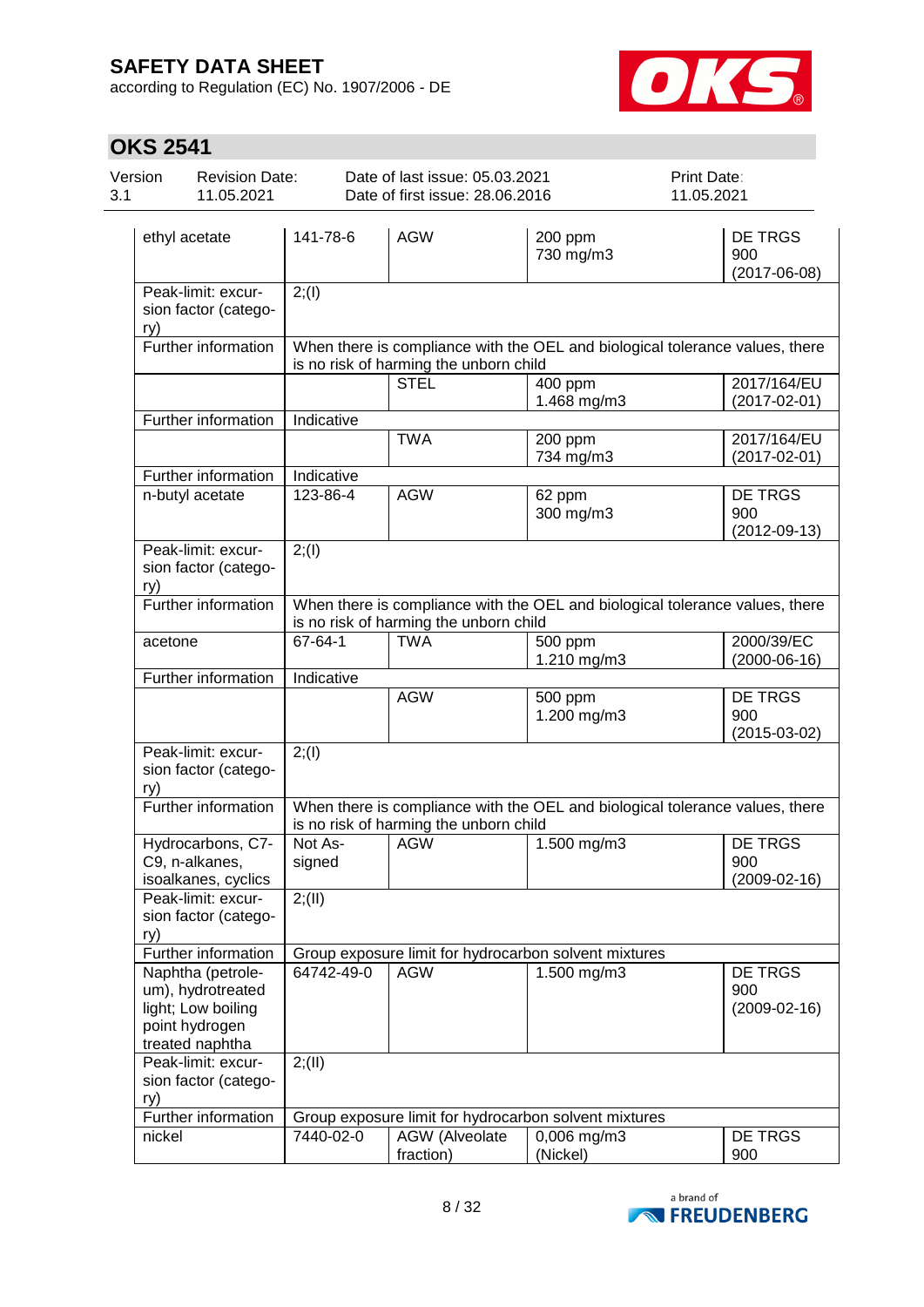according to Regulation (EC) No. 1907/2006 - DE



# **OKS 2541**

| Version | <b>Revision Date:</b> | Date of last issue: 05.03.2021  | <b>Print Date:</b> |  |
|---------|-----------------------|---------------------------------|--------------------|--|
| 3.1     | 11.05.2021            | Date of first issue: 28,06,2016 | 11.05.2021         |  |
|         |                       |                                 |                    |  |

|                                                            |            |                                                                                                                                                                |                      | $(2017 - 10 - 17)$                          |  |  |  |  |
|------------------------------------------------------------|------------|----------------------------------------------------------------------------------------------------------------------------------------------------------------|----------------------|---------------------------------------------|--|--|--|--|
| Peak-limit: excur-<br>sion factor (catego-<br>ry)          | 8(11)      |                                                                                                                                                                |                      |                                             |  |  |  |  |
| Further information                                        |            | When there is compliance with the OEL and biological tolerance values, there<br>is no risk of harming the unborn child, Substance sensitizing through the skin |                      |                                             |  |  |  |  |
| cyclohexane                                                | 110-82-7   | <b>TWA</b>                                                                                                                                                     | 200 ppm<br>700 mg/m3 | 2006/15/EC<br>(2006-02-09)                  |  |  |  |  |
| Further information                                        | Indicative |                                                                                                                                                                |                      |                                             |  |  |  |  |
|                                                            |            | <b>AGW</b>                                                                                                                                                     | 200 ppm<br>700 mg/m3 | <b>DE TRGS</b><br>900<br>$(2010 - 08 - 04)$ |  |  |  |  |
| Peak-limit: excur-<br>sion factor (catego-<br>ry)          | 4(11)      |                                                                                                                                                                |                      |                                             |  |  |  |  |
| n-hexane                                                   | 110-54-3   | <b>TWA</b>                                                                                                                                                     | 20 ppm<br>72 mg/m3   | 2006/15/EC<br>(2006-02-09)                  |  |  |  |  |
| Further information                                        | Indicative |                                                                                                                                                                |                      |                                             |  |  |  |  |
|                                                            |            | <b>AGW</b>                                                                                                                                                     | 50 ppm<br>180 mg/m3  | <b>DE TRGS</b><br>900<br>$(2010-08-04)$     |  |  |  |  |
| 8(11)<br>Peak-limit: excur-<br>sion factor (catego-<br>ry) |            |                                                                                                                                                                |                      |                                             |  |  |  |  |
| Further information                                        |            | When there is compliance with the OEL and biological tolerance values, there<br>is no risk of harming the unborn child                                         |                      |                                             |  |  |  |  |

#### **Biological occupational exposure limits**

| Substance name | CAS-No.  | Control parameters                                                      | Sampling time                                                                                                                        | <b>Basis</b>                             |
|----------------|----------|-------------------------------------------------------------------------|--------------------------------------------------------------------------------------------------------------------------------------|------------------------------------------|
| acetone        | 67-64-1  | Acetone: 80 mg/l<br>(Urine)                                             | Immediately after<br>exposure or after<br>working hours                                                                              | <b>TRGS 903</b><br>$(2004 - 08 -$<br>01) |
| cyclohexane    | 110-82-7 | $1.2 -$<br>cyclohexanediol:<br>150 mg/g Creati-<br>nine<br>(Urine)      | In case of long-<br>term exposure:<br>after more than<br>one shift, Immedi-<br>ately after expo-<br>sure or after work-<br>ing hours | <b>TRGS 903</b><br>$(2018-06-$<br>(07)   |
| n-hexane       | 110-54-3 | 2,5-hexanedione<br>plus 4,5-dihydroxy-<br>2-hexanone: 5 mg/l<br>(Urine) | Immediately after<br>exposure or after<br>working hours                                                                              | <b>TRGS 903</b><br>$(2013-09-$<br>19)    |

#### **Derived No Effect Level (DNEL) according to Regulation (EC) No. 1907/2006:**

| Substance name  | End Use        | Exposure routes | Potential health ef-          | Value          |
|-----------------|----------------|-----------------|-------------------------------|----------------|
|                 |                |                 | fects                         |                |
| dimethyl ether  | Workers        | Inhalation      | Long-term exposure            | 1894 mg/m3     |
| n-butyl acetate | <b>Workers</b> | Inhalation      | Long-term systemic<br>effects | $300$ mg/m $3$ |
|                 | Workers        | Inhalation      | Acute systemic ef-<br>fects   | 600 mg/m3      |

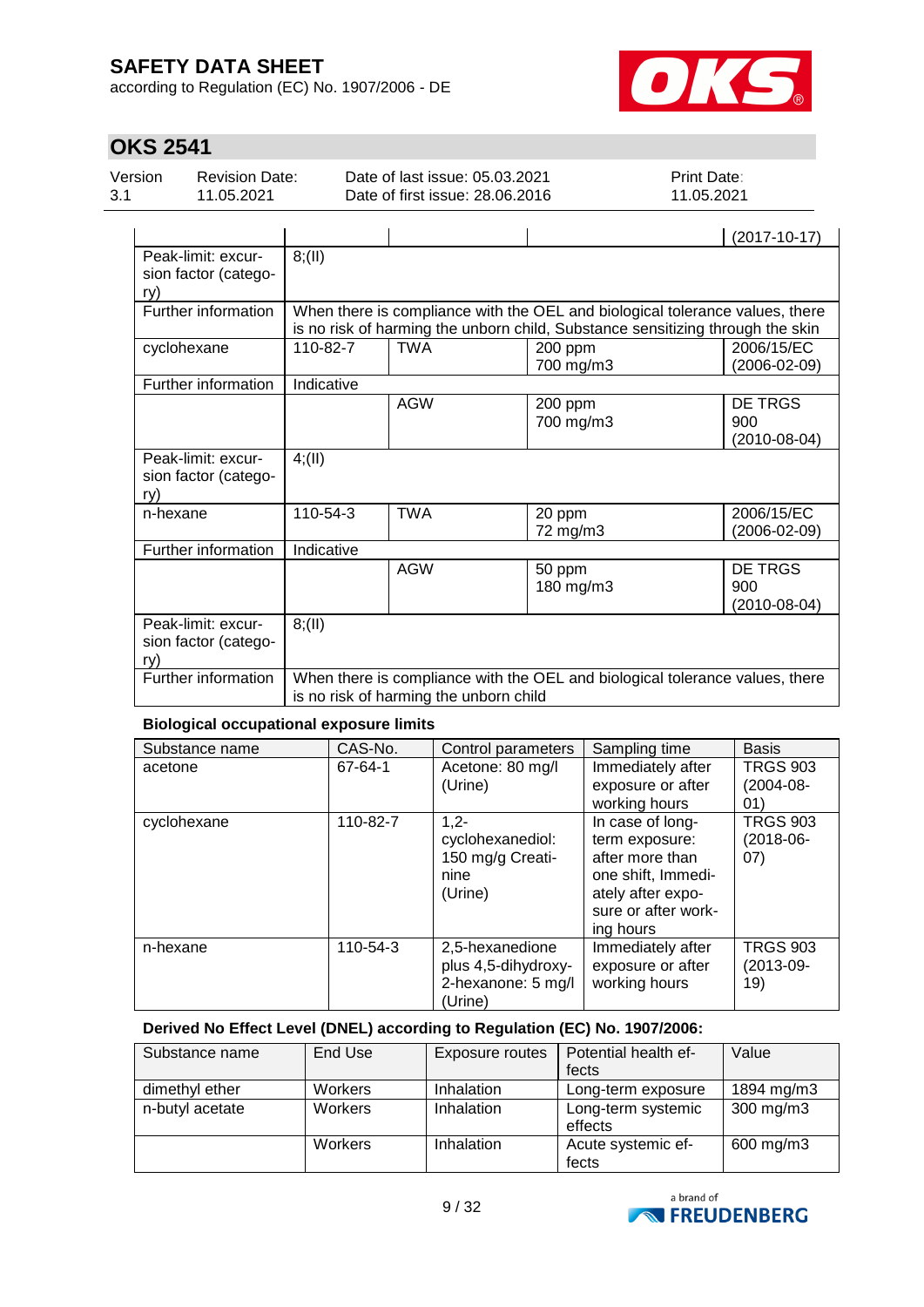according to Regulation (EC) No. 1907/2006 - DE



## **OKS 2541**

| Version | <b>Revision Date:</b> | Date of last issue: 05.03.2021  | <b>Print Date:</b> |
|---------|-----------------------|---------------------------------|--------------------|
| 3.1     | 11.05.2021            | Date of first issue: 28,06,2016 | 11.05.2021         |
|         |                       |                                 |                    |

|          | Workers        | Dermal       | Long-term local ef-<br>fects  | 11 $mg/cm2$ |
|----------|----------------|--------------|-------------------------------|-------------|
| n-hexane | <b>Workers</b> | Inhalation   | Long-term systemic<br>effects | 75 mg/m3    |
|          | Workers        | Skin contact | Long-term systemic<br>effects | 11 mg/kg    |

#### **Predicted No Effect Concentration (PNEC) according to Regulation (EC) No. 1907/2006:**

| Substance name  | <b>Environmental Compartment</b>                          | Value                     |
|-----------------|-----------------------------------------------------------|---------------------------|
| dimethyl ether  | Fresh water                                               | $0,155$ mg/l              |
|                 | Marine water                                              | $0,016$ mg/l              |
|                 | Sewage treatment plant                                    | 160 mg/l                  |
|                 | Fresh water sediment                                      | 0,681 mg/kg               |
|                 | Marine sediment                                           | $0,069$ mg/kg             |
|                 | Soil                                                      | $0,045$ mg/kg             |
| n-butyl acetate | Fresh water                                               | $0,18$ mg/l               |
|                 | Marine water                                              | $0,018$ mg/l              |
|                 | Microbiological Activity in Sewage Treat-<br>ment Systems | $35,6$ mg/l               |
|                 | Fresh water sediment                                      | 0,981 mg/kg               |
|                 | Marine sediment                                           | $\overline{0,0981}$ mg/kg |
|                 | Soil                                                      | $0,09$ mg/kg              |

#### **8.2 Exposure controls**

#### **Engineering measures**

Use only in an area equipped with explosion proof exhaust ventilation. Handle only in a place equipped with local exhaust (or other appropriate exhaust).

| Personal protective equipment                                         |   |                                                                                                                                                                                                                                                                                                                                             |
|-----------------------------------------------------------------------|---|---------------------------------------------------------------------------------------------------------------------------------------------------------------------------------------------------------------------------------------------------------------------------------------------------------------------------------------------|
| Eye protection                                                        |   | Safety glasses with side-shields                                                                                                                                                                                                                                                                                                            |
| Hand protection<br>Material<br>Break through time<br>Protective index |   | : Nitrile rubber<br>$:$ > 10 min<br>: Class 1                                                                                                                                                                                                                                                                                               |
| Remarks                                                               |   | Wear protective gloves. The break through time depends<br>amongst other things on the material, the thickness and the<br>type of glove and therefore has to be measured for each<br>case.<br>The selected protective gloves have to satisfy the specifica-<br>tions of Regulation (EU) 2016/425 and the standard EN 374<br>derived from it. |
| Respiratory protection                                                | ÷ | Use respiratory protection unless adequate local exhaust<br>ventilation is provided or exposure assessment demonstrates<br>that exposures are within recommended exposure guidelines.                                                                                                                                                       |
| Filter type                                                           |   | Recommended Filter type:                                                                                                                                                                                                                                                                                                                    |
|                                                                       |   | Organic gas and low boiling vapour type (AX)                                                                                                                                                                                                                                                                                                |

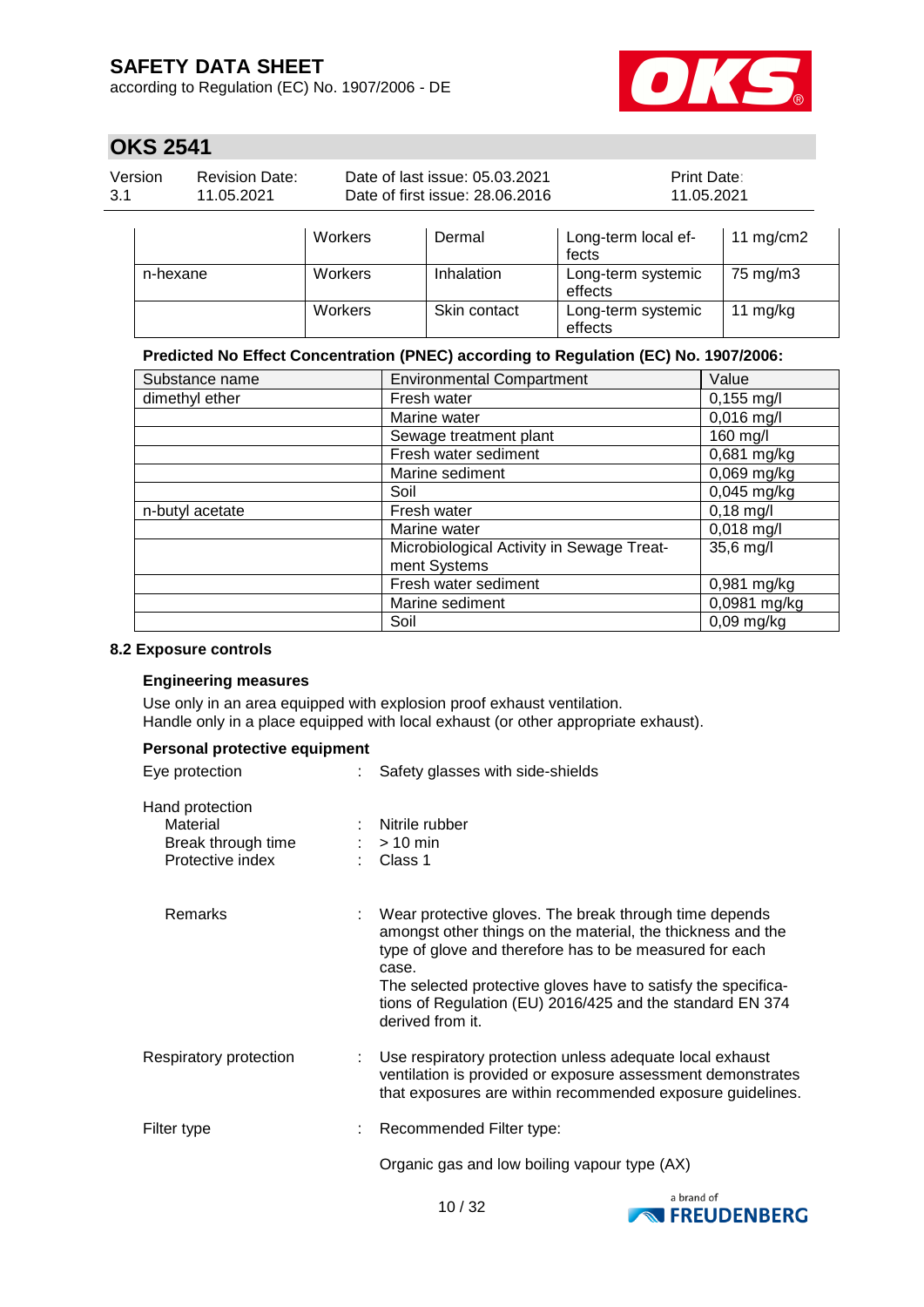according to Regulation (EC) No. 1907/2006 - DE



# **OKS 2541**

| Version | <b>Revision Date:</b> | Date of last issue: 05.03.2021                                                                                                                                                                                                                                                                                  | <b>Print Date:</b> |
|---------|-----------------------|-----------------------------------------------------------------------------------------------------------------------------------------------------------------------------------------------------------------------------------------------------------------------------------------------------------------|--------------------|
| 3.1     | 11.05.2021            | Date of first issue: 28,06,2016                                                                                                                                                                                                                                                                                 | 11.05.2021         |
|         | Protective measures   | : The type of protective equipment must be selected according<br>to the concentration and amount of the dangerous substance<br>at the specific workplace.<br>Choose body protection in relation to its type, to the concen-<br>tration and amount of dangerous substances, and to the spe-<br>cific work-place. |                    |

## **SECTION 9: Physical and chemical properties**

#### **9.1 Information on basic physical and chemical properties**

| Appearance                                                     |    | aerosol                                        |
|----------------------------------------------------------------|----|------------------------------------------------|
| Colour                                                         |    | silver                                         |
| Odour                                                          |    | characteristic                                 |
| <b>Odour Threshold</b>                                         | ÷  | No data available                              |
|                                                                |    |                                                |
| pH                                                             | t. | substance/mixture is non-soluble (in water)    |
| Melting point/range                                            |    | No data available                              |
| Boiling point/boiling range                                    | t. | Not applicable                                 |
| Flash point                                                    | ÷  | $-41,00 °C$<br>Method: Abel-Pensky, closed cup |
| Evaporation rate                                               | ÷  | No data available                              |
| Flammability (solid, gas)                                      | ÷  | Extremely flammable aerosol.                   |
| Upper explosion limit / Upper<br>flammability limit            | ÷  | 18,6 %(V)                                      |
| Lower explosion limit / Lower : 1,5 %(V)<br>flammability limit |    |                                                |
| Vapour pressure                                                |    | 5.900 hPa (20 °C)                              |
| Relative vapour density                                        |    | No data available                              |
| Density                                                        | Ì. | 0,78 g/cm3<br>(20 °C)                          |
| <b>Bulk density</b>                                            |    | No data available                              |
| Solubility(ies)                                                |    |                                                |

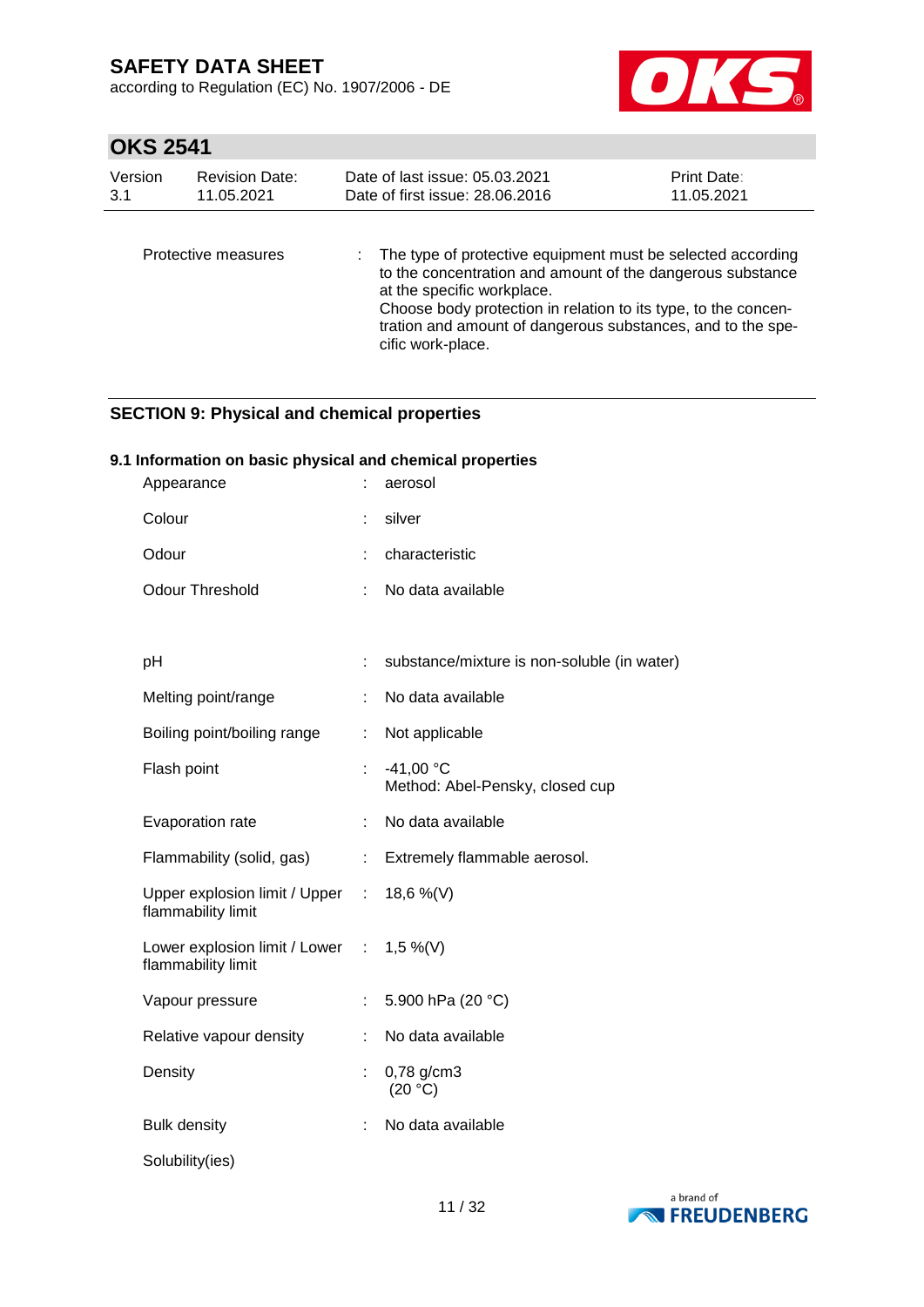according to Regulation (EC) No. 1907/2006 - DE



## **OKS 2541**

| Version<br>3.1 |               | <b>Revision Date:</b><br>11.05.2021        |   | Date of last issue: 05.03.2021<br>Date of first issue: 28.06.2016 | Print Date:<br>11.05.2021 |
|----------------|---------------|--------------------------------------------|---|-------------------------------------------------------------------|---------------------------|
|                |               | Water solubility                           |   | partly soluble                                                    |                           |
|                |               | Solubility in other solvents               | ÷ | No data available                                                 |                           |
|                |               | Partition coefficient: n-<br>octanol/water |   | No data available                                                 |                           |
|                |               | Auto-ignition temperature                  |   | 235 °C                                                            |                           |
|                |               | Decomposition temperature                  |   | No data available                                                 |                           |
|                | Viscosity     | Viscosity, dynamic                         |   | No data available                                                 |                           |
|                |               | Viscosity, kinematic                       |   | No data available                                                 |                           |
|                |               | <b>Explosive properties</b>                |   | Not explosive                                                     |                           |
|                |               | Oxidizing properties                       |   | No data available                                                 |                           |
|                |               | 9.2 Other information                      |   |                                                                   |                           |
|                |               | Sublimation point                          |   | No data available                                                 |                           |
|                |               | Metal corrosion rate                       |   | Not corrosive to metals                                           |                           |
|                | Self-ignition |                                            |   | not auto-flammable                                                |                           |

#### **SECTION 10: Stability and reactivity**

#### **10.1 Reactivity**

No hazards to be specially mentioned.

#### **10.2 Chemical stability**

Stable under normal conditions.

## **10.3 Possibility of hazardous reactions**

Hazardous reactions : No dangerous reaction known under conditions of normal use.

#### **10.4 Conditions to avoid**

Conditions to avoid : Heat, flames and sparks.

#### **10.5 Incompatible materials**

Materials to avoid : Oxidizing agents

#### **10.6 Hazardous decomposition products**

No decomposition if stored and applied as directed.

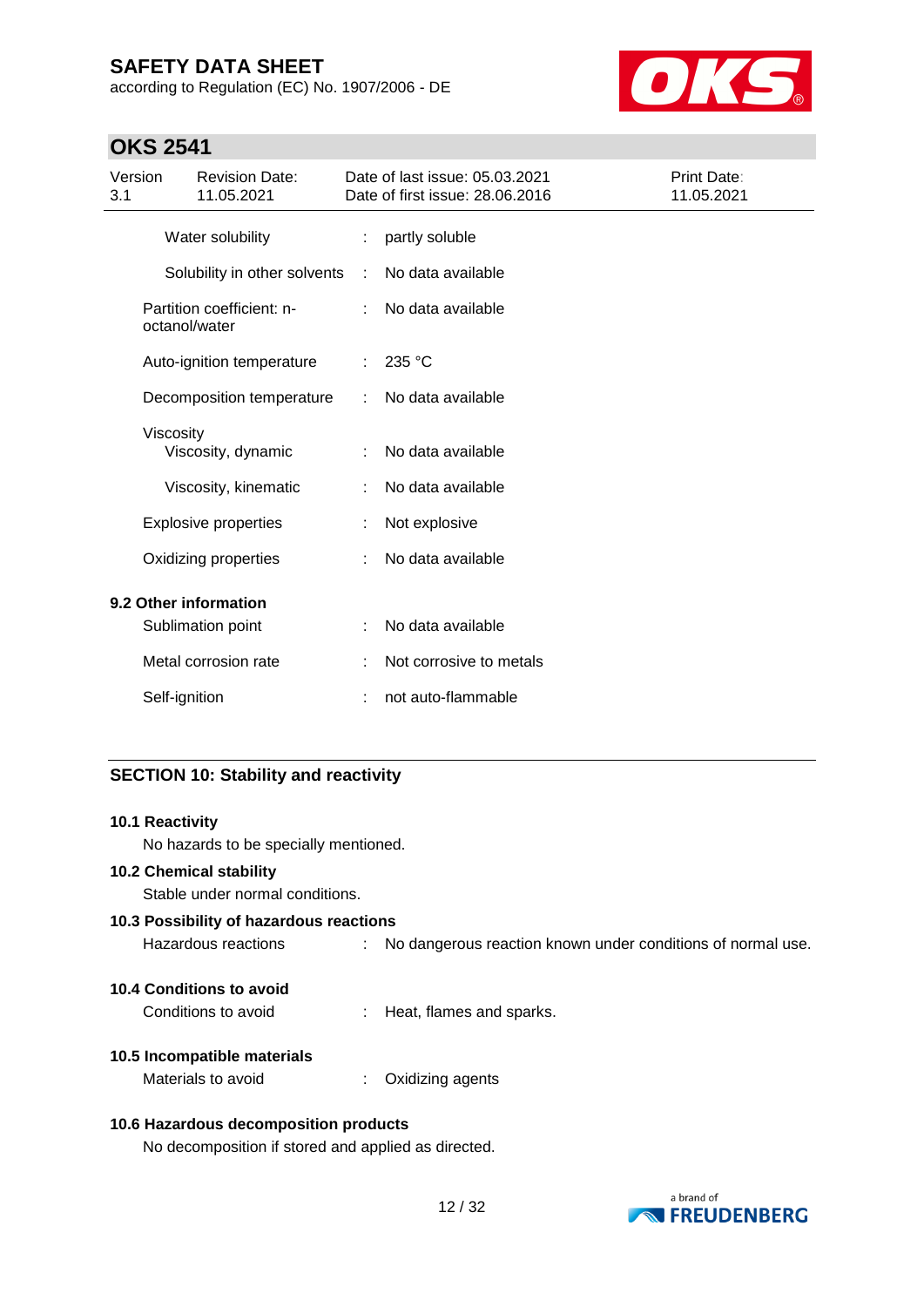according to Regulation (EC) No. 1907/2006 - DE



# **OKS 2541**

| Version | <b>Revision Date:</b> | Date of last issue: 05.03.2021  | <b>Print Date:</b> |
|---------|-----------------------|---------------------------------|--------------------|
| 3.1     | 11.05.2021            | Date of first issue: 28,06,2016 | 11.05.2021         |

## **SECTION 11: Toxicological information**

#### **11.1 Information on toxicological effects**

| <b>Acute toxicity</b>                                |                |                                                                                                                                                                                                         |  |
|------------------------------------------------------|----------------|---------------------------------------------------------------------------------------------------------------------------------------------------------------------------------------------------------|--|
| <b>Product:</b>                                      |                |                                                                                                                                                                                                         |  |
| Acute oral toxicity                                  | $\mathbb{Z}^n$ | Remarks: Effects due to ingestion may include:                                                                                                                                                          |  |
|                                                      |                | Symptoms: Central nervous system depression                                                                                                                                                             |  |
| Acute inhalation toxicity                            | ÷              | Remarks: Respiration of solvent vapour may cause dizziness.                                                                                                                                             |  |
|                                                      |                | Symptoms: Inhalation may provoke the following symptoms:,<br>Respiratory disorder, Dizziness, Drowsiness, Vomiting, Fa-<br>tigue, Vertigo, Central nervous system depression                            |  |
| Acute dermal toxicity                                |                | Remarks: Prolonged or repeated skin contact with liquid may<br>cause defatting resulting in drying, redness and possible blis-<br>tering.                                                               |  |
|                                                      |                | Symptoms: Redness, Local irritation, Skin disorders                                                                                                                                                     |  |
| <b>Components:</b>                                   |                |                                                                                                                                                                                                         |  |
| ethyl acetate:                                       |                |                                                                                                                                                                                                         |  |
| Acute oral toxicity                                  |                | : LD50 (Rat): 5.620 mg/kg                                                                                                                                                                               |  |
| Acute dermal toxicity                                |                | LD50 (Rabbit): > 20.000 mg/kg                                                                                                                                                                           |  |
| n-butyl acetate:                                     |                |                                                                                                                                                                                                         |  |
| Acute oral toxicity                                  |                | LD50 (Rat): 10.768 mg/kg                                                                                                                                                                                |  |
| Acute inhalation toxicity                            |                | : LC50 (Rat): $> 21$ mg/l<br>Exposure time: 4 h<br>Test atmosphere: vapour<br>Method: OECD Test Guideline 403<br>GLP: yes<br>Assessment: The substance or mixture has no acute inhala-<br>tion toxicity |  |
| Acute dermal toxicity                                |                | : LD50 (Rabbit): > 17.600 mg/kg                                                                                                                                                                         |  |
| acetone:<br>Acute oral toxicity                      |                | : LD50 Oral (Rat): 5.800 mg/kg                                                                                                                                                                          |  |
| Hydrocarbons, C7-C9, n-alkanes, isoalkanes, cyclics: |                |                                                                                                                                                                                                         |  |



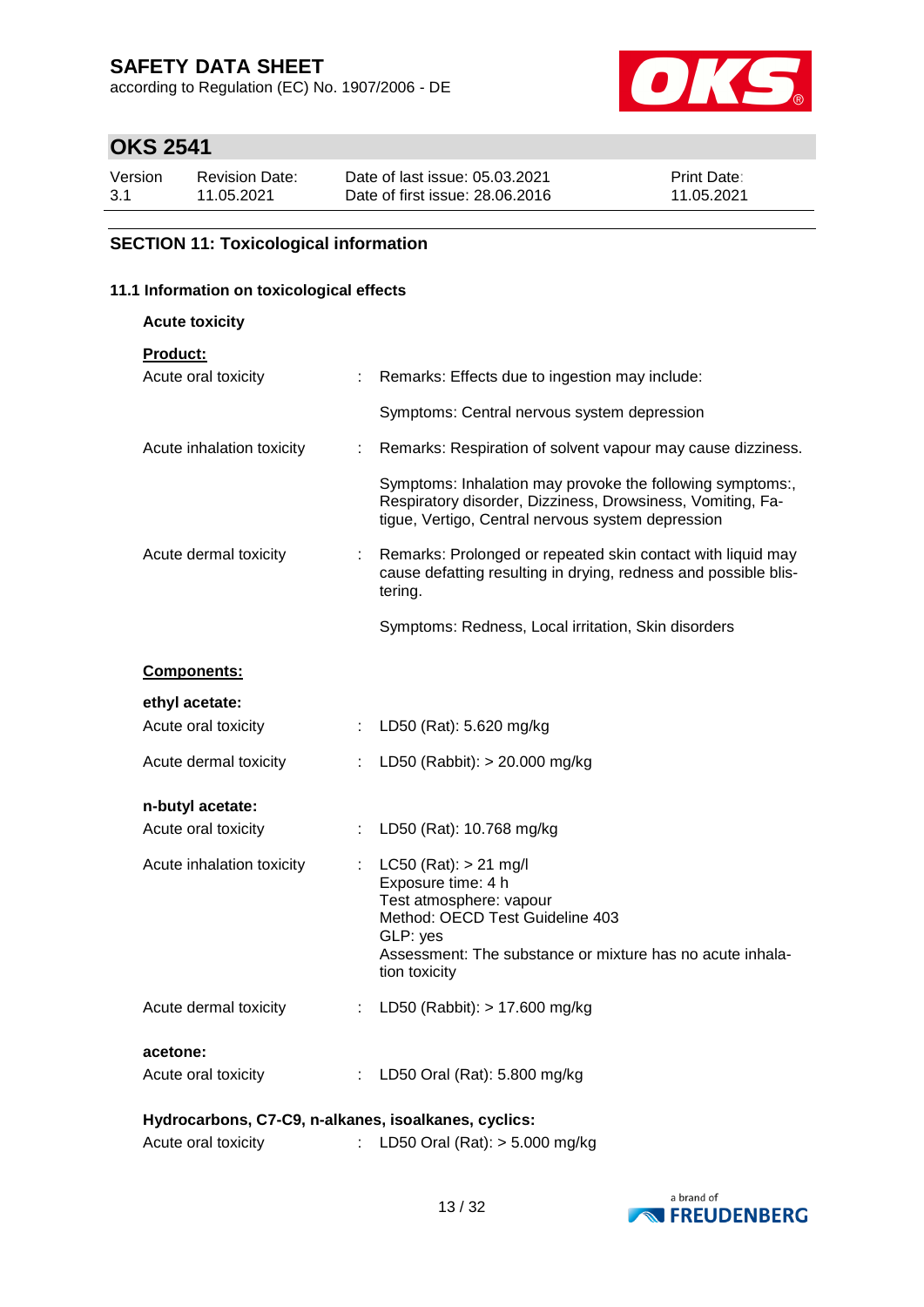according to Regulation (EC) No. 1907/2006 - DE



| Version<br>3.1      | <b>Revision Date:</b><br>11.05.2021 |   | Date of last issue: 05.03.2021<br>Date of first issue: 28.06.2016                                                                                | Print Date:<br>11.05.2021 |
|---------------------|-------------------------------------|---|--------------------------------------------------------------------------------------------------------------------------------------------------|---------------------------|
|                     | cyclohexane:                        |   |                                                                                                                                                  |                           |
|                     | Acute inhalation toxicity           | ÷ | Assessment: The substance or mixture is classified as specific<br>target organ toxicant, single exposure, category 3 with narcot-<br>ic effects. |                           |
|                     | n-hexane:                           |   |                                                                                                                                                  |                           |
|                     | Acute oral toxicity                 | ÷ | LD50 (Rat): $> 5.000$ mg/kg<br>Method: OECD Test Guideline 401                                                                                   |                           |
|                     | Acute inhalation toxicity           | ÷ | LC50 (Rat): 259,35 mg/l<br>Exposure time: 4 h<br>Test atmosphere: vapour<br>Method: OECD Test Guideline 403                                      |                           |
|                     | Acute dermal toxicity               | ÷ | LD50 (Rabbit): 3.350 mg/kg<br>Method: OECD Test Guideline 402<br>Assessment: The substance or mixture has no acute dermal<br>toxicity            |                           |
|                     | dimethyl ether:                     |   |                                                                                                                                                  |                           |
|                     | Acute inhalation toxicity           |   | LC50 (Rat): 309 mg/l<br>Exposure time: 4 h<br>Test atmosphere: gas                                                                               |                           |
|                     | <b>Skin corrosion/irritation</b>    |   |                                                                                                                                                  |                           |
| Product:<br>Remarks |                                     |   | This information is not available.                                                                                                               |                           |
|                     | Components:                         |   |                                                                                                                                                  |                           |
|                     | ethyl acetate:                      |   |                                                                                                                                                  |                           |
| Species<br>Result   |                                     |   | Rabbit<br>Mild skin irritation                                                                                                                   |                           |
| Result              |                                     |   | Repeated exposure may cause skin dryness or cracking.                                                                                            |                           |
|                     | n-butyl acetate:                    |   |                                                                                                                                                  |                           |
| <b>Species</b>      |                                     |   | Rabbit                                                                                                                                           |                           |
|                     | Assessment                          |   | No skin irritation<br><b>OECD Test Guideline 404</b>                                                                                             |                           |
| Method<br>Result    |                                     |   | Repeated exposure may cause skin dryness or cracking.                                                                                            |                           |
| acetone:            |                                     |   |                                                                                                                                                  |                           |
| Result              |                                     |   | Repeated exposure may cause skin dryness or cracking.                                                                                            |                           |
|                     |                                     |   | Hydrocarbons, C7-C9, n-alkanes, isoalkanes, cyclics:                                                                                             |                           |
| Result              |                                     |   | Repeated exposure may cause skin dryness or cracking.                                                                                            |                           |

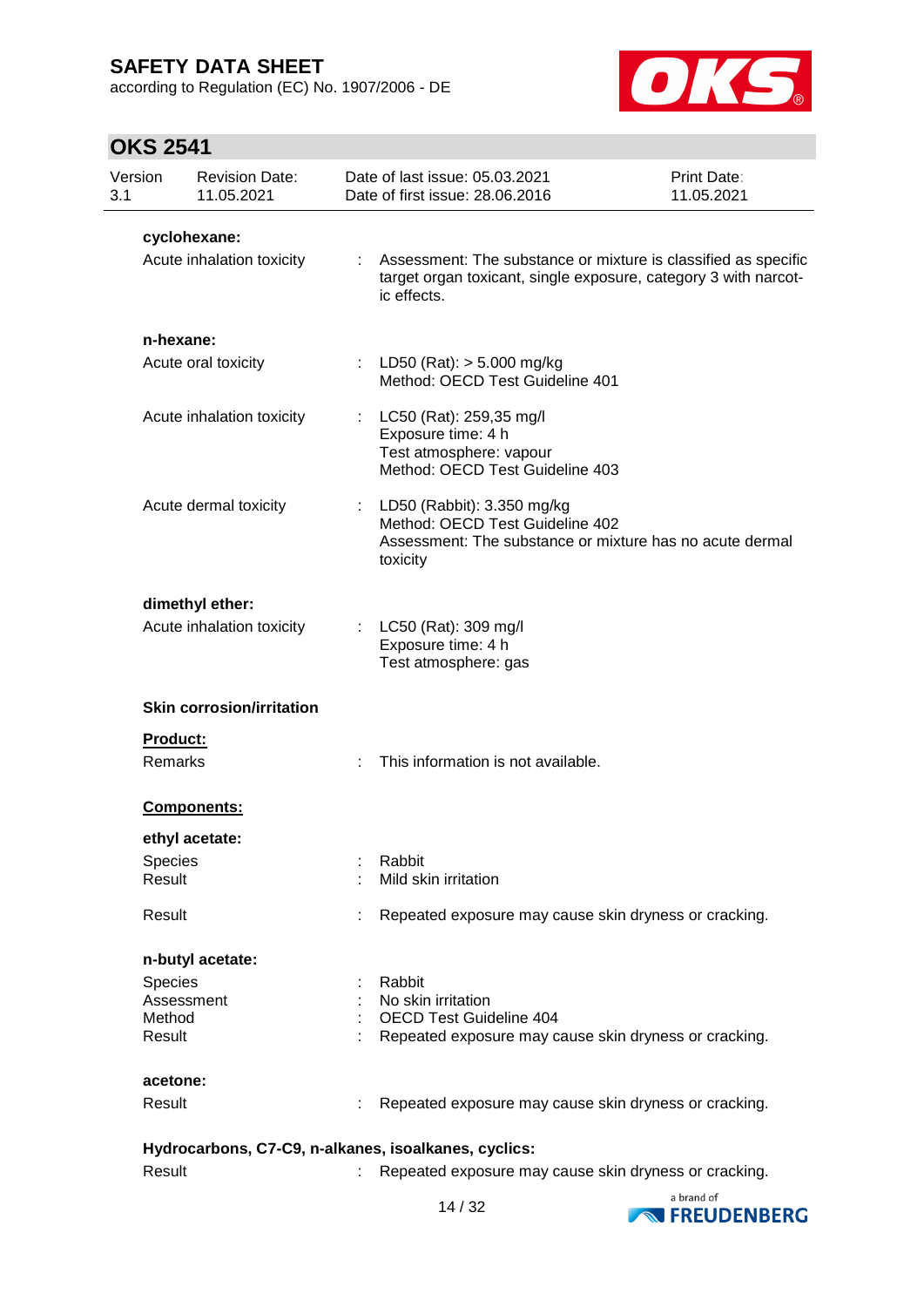according to Regulation (EC) No. 1907/2006 - DE



| Version | <b>Revision Date:</b> | Date of last issue: 05.03.2021  | <b>Print Date:</b> |
|---------|-----------------------|---------------------------------|--------------------|
| 3.1     | 11.05.2021            | Date of first issue: 28,06,2016 | 11.05.2021         |

| Species<br>Result                 | Rabbit      | Naphtha (petroleum), hydrotreated light; Low boiling point hydrogen treated naphtha:<br>Skin irritation |
|-----------------------------------|-------------|---------------------------------------------------------------------------------------------------------|
| cyclohexane:                      |             |                                                                                                         |
| Result                            | ÷           | Skin irritation                                                                                         |
| n-hexane:                         |             |                                                                                                         |
| Species                           | Rabbit<br>÷ |                                                                                                         |
| Assessment                        |             | Irritating to skin.                                                                                     |
| Method<br>Result                  |             | <b>OECD Test Guideline 404</b><br>Irritating to skin.                                                   |
|                                   |             |                                                                                                         |
| dimethyl ether:                   |             |                                                                                                         |
| Assessment                        | ÷           | No skin irritation                                                                                      |
| Result                            |             | No skin irritation                                                                                      |
| Serious eye damage/eye irritation |             |                                                                                                         |
| Product:                          |             |                                                                                                         |
| Remarks                           | ÷           | Irritating to eyes.                                                                                     |
| Components:                       |             |                                                                                                         |
| ethyl acetate:                    |             |                                                                                                         |
| Assessment                        | ÷           | Irritating to eyes.                                                                                     |
| Result                            |             | Irritating to eyes.                                                                                     |
| n-butyl acetate:                  |             |                                                                                                         |
| <b>Species</b>                    | Rabbit      |                                                                                                         |
| Assessment                        |             | No eye irritation                                                                                       |
| Method                            |             | <b>OECD Test Guideline 405</b>                                                                          |
| Result<br><b>GLP</b>              |             | No eye irritation                                                                                       |
|                                   | yes         |                                                                                                         |
| acetone:                          |             |                                                                                                         |
| Species                           | Rabbit<br>÷ |                                                                                                         |
| Result                            |             | Eye irritation                                                                                          |
|                                   |             |                                                                                                         |
| n-hexane:                         |             |                                                                                                         |
| Species                           | Rabbit      |                                                                                                         |
| Assessment                        |             | No eye irritation                                                                                       |
| Method<br>Result                  |             | <b>OECD Test Guideline 405</b><br>No eye irritation                                                     |

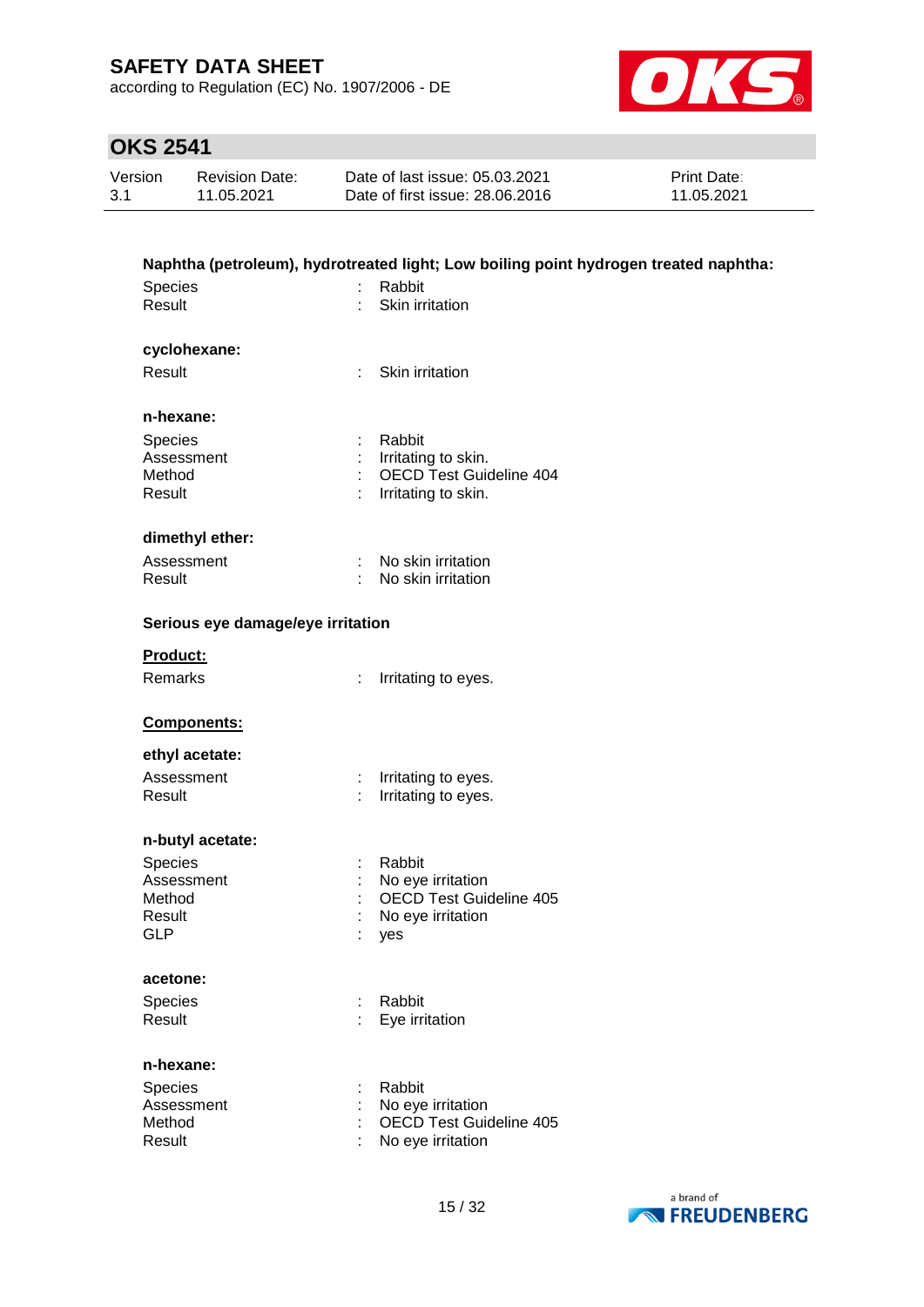according to Regulation (EC) No. 1907/2006 - DE



| Version<br>3.1 |                                                                      | <b>Revision Date:</b><br>11.05.2021      | Date of last issue: 05.03.2021<br>Date of first issue: 28.06.2016                                                                                              | Print Date:<br>11.05.2021 |
|----------------|----------------------------------------------------------------------|------------------------------------------|----------------------------------------------------------------------------------------------------------------------------------------------------------------|---------------------------|
|                |                                                                      | dimethyl ether:                          |                                                                                                                                                                |                           |
|                | Assessment<br>Result                                                 |                                          | No eye irritation<br>No eye irritation                                                                                                                         |                           |
|                |                                                                      | <b>Respiratory or skin sensitisation</b> |                                                                                                                                                                |                           |
|                | <b>Product:</b>                                                      |                                          |                                                                                                                                                                |                           |
|                | <b>Remarks</b>                                                       |                                          | This information is not available.                                                                                                                             |                           |
|                |                                                                      | Components:                              |                                                                                                                                                                |                           |
|                |                                                                      | ethyl acetate:                           |                                                                                                                                                                |                           |
|                | <b>Test Type</b><br><b>Species</b><br>Assessment<br>Method<br>Result | Exposure routes                          | <b>Maximisation Test</b><br>Dermal<br>Guinea pig<br>Does not cause skin sensitisation.<br><b>OECD Test Guideline 406</b><br>Does not cause skin sensitisation. |                           |
|                |                                                                      | n-butyl acetate:                         |                                                                                                                                                                |                           |
|                | <b>Test Type</b><br><b>Species</b><br>Assessment<br>Method<br>Result | Exposure routes                          | <b>Maximisation Test</b><br>Dermal<br>Guinea pig<br>Does not cause skin sensitisation.<br><b>OECD Test Guideline 406</b><br>Does not cause skin sensitisation. |                           |
|                | nickel:                                                              |                                          |                                                                                                                                                                |                           |
|                | Assessment<br>Result                                                 |                                          | Probability or evidence of skin sensitisation in humans<br>May cause sensitisation by skin contact.                                                            |                           |
|                | n-hexane:                                                            |                                          |                                                                                                                                                                |                           |
|                | <b>Species</b><br>Assessment<br>Result                               |                                          | Mouse<br>Does not cause skin sensitisation.<br>Does not cause skin sensitisation.                                                                              |                           |
|                |                                                                      | dimethyl ether:                          |                                                                                                                                                                |                           |
|                | Assessment<br>Result                                                 |                                          | Does not cause skin sensitisation.<br>Does not cause skin sensitisation.                                                                                       |                           |
|                |                                                                      | <b>Germ cell mutagenicity</b>            |                                                                                                                                                                |                           |
|                | Product:                                                             |                                          |                                                                                                                                                                |                           |
|                |                                                                      | Genotoxicity in vitro                    | Remarks: No data available                                                                                                                                     |                           |
|                |                                                                      | Genotoxicity in vivo                     | Remarks: No data available                                                                                                                                     |                           |

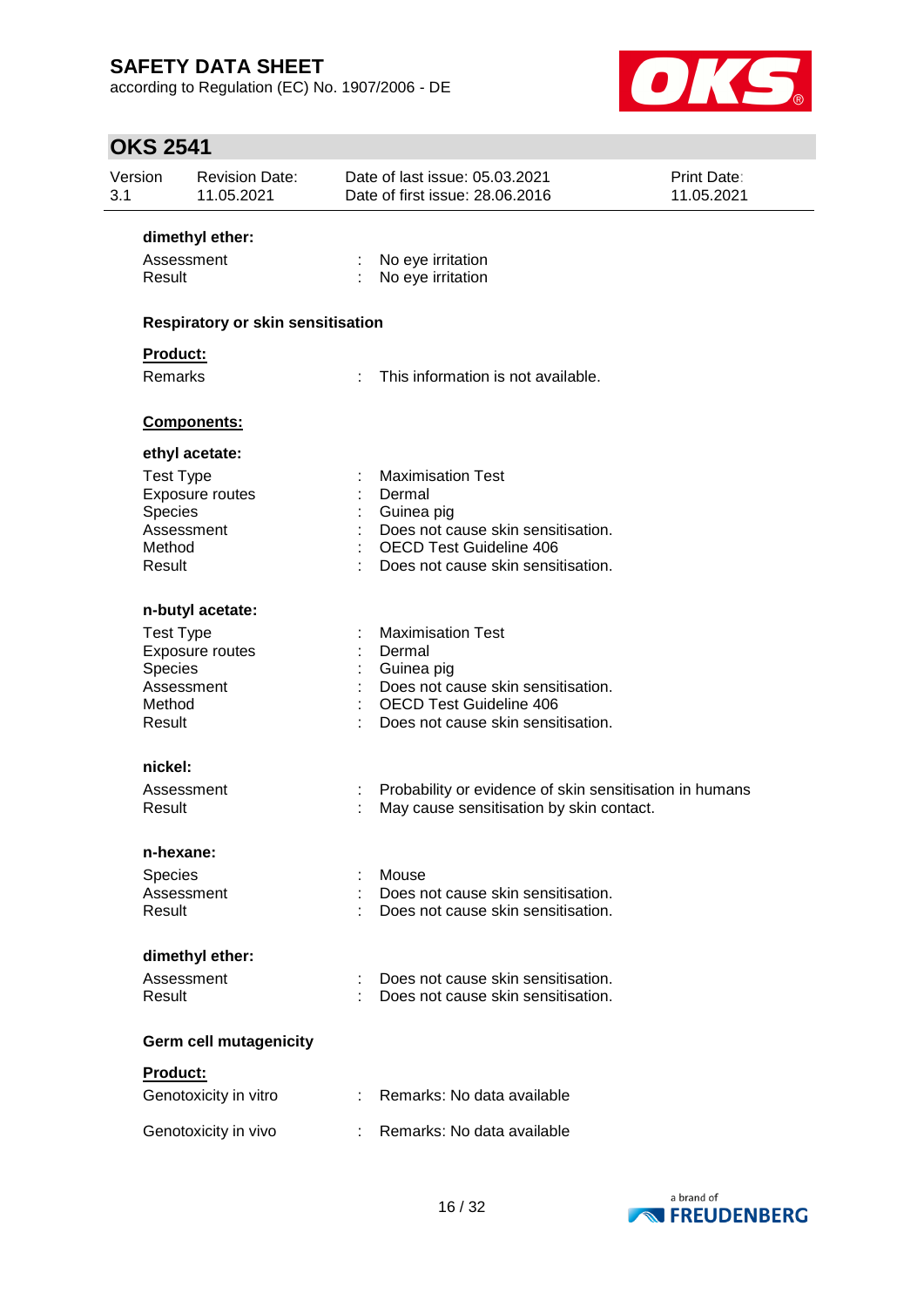according to Regulation (EC) No. 1907/2006 - DE



| Version<br>3.1 | <b>Revision Date:</b><br>11.05.2021     |                            | Date of last issue: 05.03.2021<br>Date of first issue: 28.06.2016                                                                            | Print Date:<br>11.05.2021 |
|----------------|-----------------------------------------|----------------------------|----------------------------------------------------------------------------------------------------------------------------------------------|---------------------------|
|                | Components:                             |                            |                                                                                                                                              |                           |
|                | n-butyl acetate:                        |                            |                                                                                                                                              |                           |
|                | Genotoxicity in vitro                   |                            | Test Type: Ames test<br>Test system: Salmonella typhimurium<br>Method: OECD Test Guideline 471<br>Result: negative                           |                           |
|                |                                         |                            | Test Type: Chromosome aberration test in vitro<br>Test system: Chinese hamster cells<br>Method: OECD Test Guideline 473<br>Result: negative  |                           |
|                | Genotoxicity in vivo                    |                            | Species: Mouse<br><b>Application Route: Oral</b><br>Method: OECD Test Guideline 474<br>Result: negative                                      |                           |
|                | Germ cell mutagenicity- As-<br>sessment | ÷                          | Tests on bacterial or mammalian cell cultures did not show<br>mutagenic effects., Animal testing did not show any mutagenic<br>effects.      |                           |
|                | dimethyl ether:                         |                            |                                                                                                                                              |                           |
|                | Genotoxicity in vitro                   |                            | Test Type: Ames test<br>Method: OECD Test Guideline 471<br>Result: negative                                                                  |                           |
|                | Genotoxicity in vivo                    |                            | Species: Drosophila melanogaster (vinegar fly)<br>Application Route: inhalation (gas)<br>Method: OECD Test Guideline 477<br>Result: negative |                           |
|                | Carcinogenicity                         |                            |                                                                                                                                              |                           |
|                | Product:                                |                            |                                                                                                                                              |                           |
| Remarks        |                                         |                            | No data available                                                                                                                            |                           |
|                | Components:                             |                            |                                                                                                                                              |                           |
|                | n-butyl acetate:                        |                            |                                                                                                                                              |                           |
| ment           | Carcinogenicity - Assess-               |                            | : Not classifiable as a human carcinogen.                                                                                                    |                           |
| nickel:        |                                         |                            |                                                                                                                                              |                           |
| ment           | Carcinogenicity - Assess-               | $\mathcal{L}^{\text{max}}$ | Presumed to have carcinogenic potential for humans                                                                                           |                           |
|                | dimethyl ether:                         |                            |                                                                                                                                              |                           |
| Species        |                                         |                            | Rat                                                                                                                                          |                           |

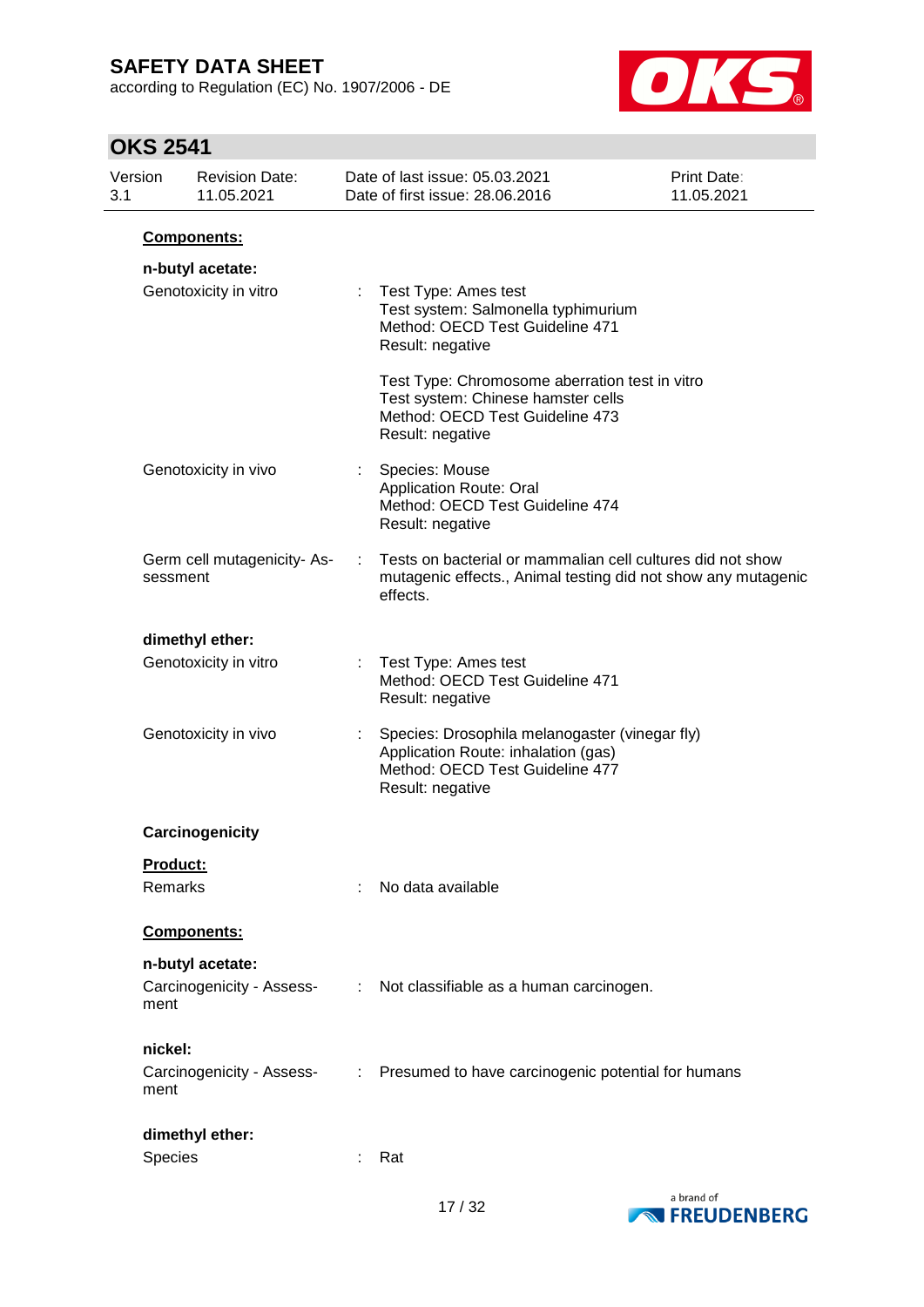according to Regulation (EC) No. 1907/2006 - DE



| Version<br>3.1 |                       | <b>Revision Date:</b><br>11.05.2021            |   | Date of last issue: 05.03.2021<br>Date of first issue: 28.06.2016                                                                                                                                                                                                                                                                                  | Print Date:<br>11.05.2021 |
|----------------|-----------------------|------------------------------------------------|---|----------------------------------------------------------------------------------------------------------------------------------------------------------------------------------------------------------------------------------------------------------------------------------------------------------------------------------------------------|---------------------------|
|                | Method<br>Result      | <b>Application Route</b><br>Exposure time      | ÷ | inhalation (gas)<br>2 Years<br>47 mg/l<br><b>OECD Test Guideline 453</b><br>negative                                                                                                                                                                                                                                                               |                           |
|                |                       | <b>Reproductive toxicity</b>                   |   |                                                                                                                                                                                                                                                                                                                                                    |                           |
|                | <b>Product:</b>       |                                                |   |                                                                                                                                                                                                                                                                                                                                                    |                           |
|                |                       | Effects on fertility                           |   | Remarks: No data available                                                                                                                                                                                                                                                                                                                         |                           |
|                | ment                  | Effects on foetal develop-                     |   | : Remarks: No data available                                                                                                                                                                                                                                                                                                                       |                           |
|                |                       | Components:                                    |   |                                                                                                                                                                                                                                                                                                                                                    |                           |
|                |                       | n-butyl acetate:                               |   |                                                                                                                                                                                                                                                                                                                                                    |                           |
|                |                       | Effects on fertility                           |   | Test Type: Two-generation study<br>Species: Rat<br>Application Route: inhalation (vapour)<br>General Toxicity - Parent: NOAEC: 750 mg/l<br>General Toxicity F1: NOAEC: 750 mg/l<br>General Toxicity F2: NOAEC: 750 mg/l<br>Method: OECD Test Guideline 416<br>Result: Embryotoxic effects and adverse effects on the off-<br>spring were detected. |                           |
|                | sessment              | Reproductive toxicity - As-                    | ÷ | No evidence of adverse effects on sexual function and fertility,<br>or on development, based on animal experiments.<br>No toxicity to reproduction                                                                                                                                                                                                 |                           |
|                |                       |                                                |   |                                                                                                                                                                                                                                                                                                                                                    |                           |
|                | n-hexane:<br>sessment | Reproductive toxicity - As-                    | ÷ | Suspected human reproductive toxicant                                                                                                                                                                                                                                                                                                              |                           |
|                | sessment              | dimethyl ether:<br>Reproductive toxicity - As- |   | : Animal testing did not show any effects on fertility.                                                                                                                                                                                                                                                                                            |                           |
|                |                       | <b>STOT - single exposure</b>                  |   |                                                                                                                                                                                                                                                                                                                                                    |                           |
|                |                       | Components:                                    |   |                                                                                                                                                                                                                                                                                                                                                    |                           |
|                |                       | ethyl acetate:                                 |   |                                                                                                                                                                                                                                                                                                                                                    |                           |
|                | Assessment            | Exposure routes<br><b>Target Organs</b>        |   | Inhalation<br><b>Respiratory system</b><br>The substance or mixture is classified as specific target organ<br>toxicant, single exposure, category 3 with narcotic effects.                                                                                                                                                                         |                           |

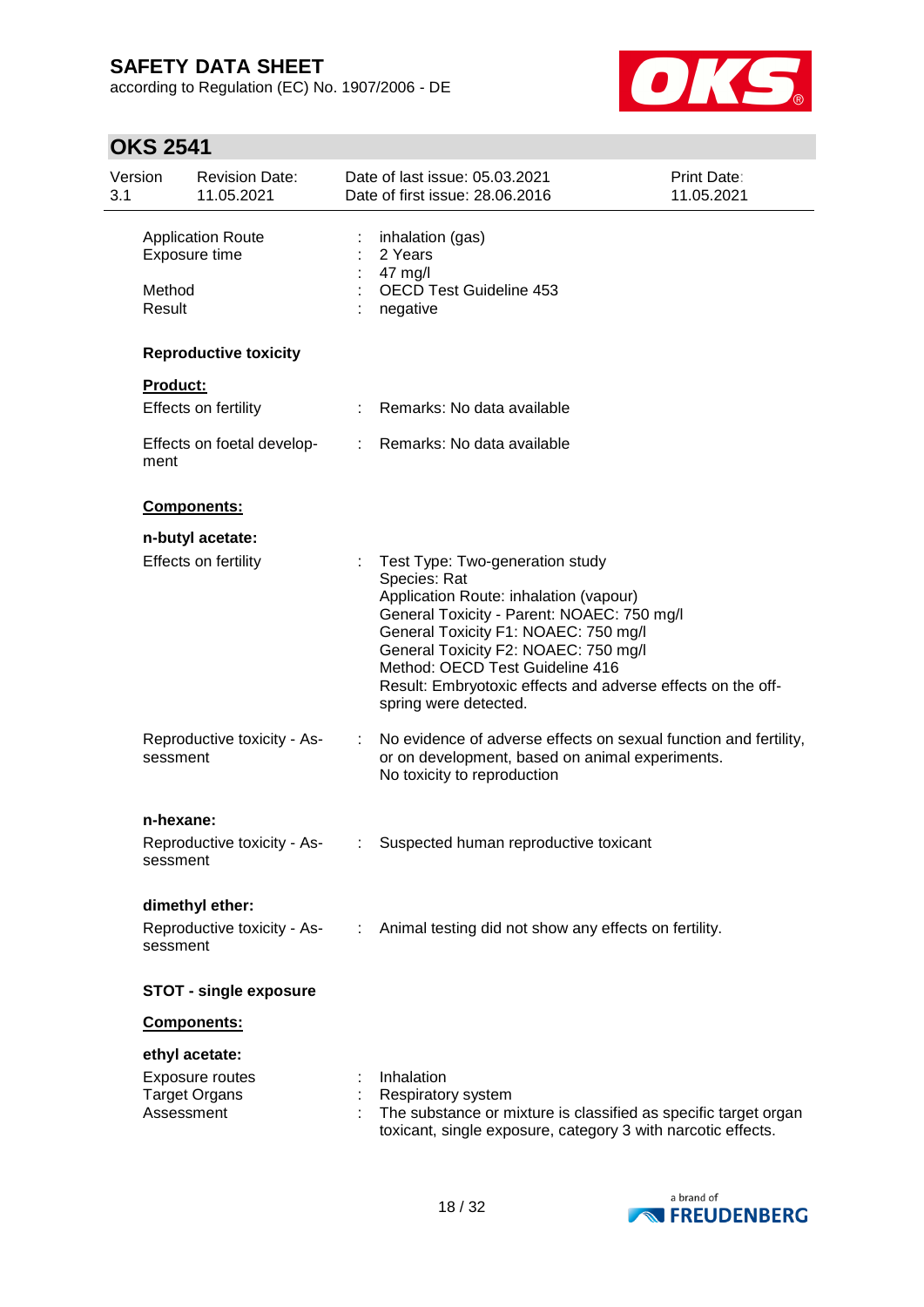according to Regulation (EC) No. 1907/2006 - DE



| Version<br>3.1 | <b>Revision Date:</b><br>11.05.2021                          |   | Date of last issue: 05.03.2021<br>Date of first issue: 28.06.2016                                                                                                       | <b>Print Date:</b><br>11.05.2021 |
|----------------|--------------------------------------------------------------|---|-------------------------------------------------------------------------------------------------------------------------------------------------------------------------|----------------------------------|
|                | n-butyl acetate:                                             |   |                                                                                                                                                                         |                                  |
|                | Exposure routes<br><b>Target Organs</b><br>Assessment        |   | Inhalation<br>Central nervous system<br>The substance or mixture is classified as specific target organ<br>toxicant, single exposure, category 3 with narcotic effects. |                                  |
| acetone:       |                                                              |   |                                                                                                                                                                         |                                  |
|                | <b>Exposure routes</b><br>Assessment                         |   | Inhalation<br>May cause drowsiness or dizziness.                                                                                                                        |                                  |
|                |                                                              |   | Hydrocarbons, C7-C9, n-alkanes, isoalkanes, cyclics:                                                                                                                    |                                  |
|                | Assessment                                                   |   | May cause drowsiness or dizziness.                                                                                                                                      |                                  |
|                |                                                              |   | Naphtha (petroleum), hydrotreated light; Low boiling point hydrogen treated naphtha:                                                                                    |                                  |
|                | Assessment                                                   |   | May cause drowsiness or dizziness.                                                                                                                                      |                                  |
| n-hexane:      |                                                              |   |                                                                                                                                                                         |                                  |
|                | Exposure routes<br><b>Target Organs</b><br>Assessment        |   | Inhalation<br>Central nervous system<br>The substance or mixture is classified as specific target organ<br>toxicant, single exposure, category 3 with narcotic effects. |                                  |
|                | <b>STOT - repeated exposure</b>                              |   |                                                                                                                                                                         |                                  |
|                | Components:                                                  |   |                                                                                                                                                                         |                                  |
|                | ethyl acetate:                                               |   |                                                                                                                                                                         |                                  |
|                | Assessment                                                   | t | The substance or mixture is not classified as specific target<br>organ toxicant, repeated exposure.                                                                     |                                  |
|                | n-butyl acetate:                                             |   |                                                                                                                                                                         |                                  |
|                | Assessment                                                   |   | The substance or mixture is not classified as specific target<br>organ toxicant, repeated exposure.                                                                     |                                  |
| nickel:        |                                                              |   |                                                                                                                                                                         |                                  |
|                | Exposure routes<br>Assessment                                |   | inhalation (dust/mist/fume)<br>Causes damage to organs through prolonged or repeated<br>exposure.                                                                       |                                  |
| n-hexane:      |                                                              |   |                                                                                                                                                                         |                                  |
|                | <b>Exposure routes</b><br><b>Target Organs</b><br>Assessment |   | Inhalation<br>Central nervous system<br>The substance or mixture is classified as specific target organ<br>toxicant, repeated exposure, category 2.                     |                                  |

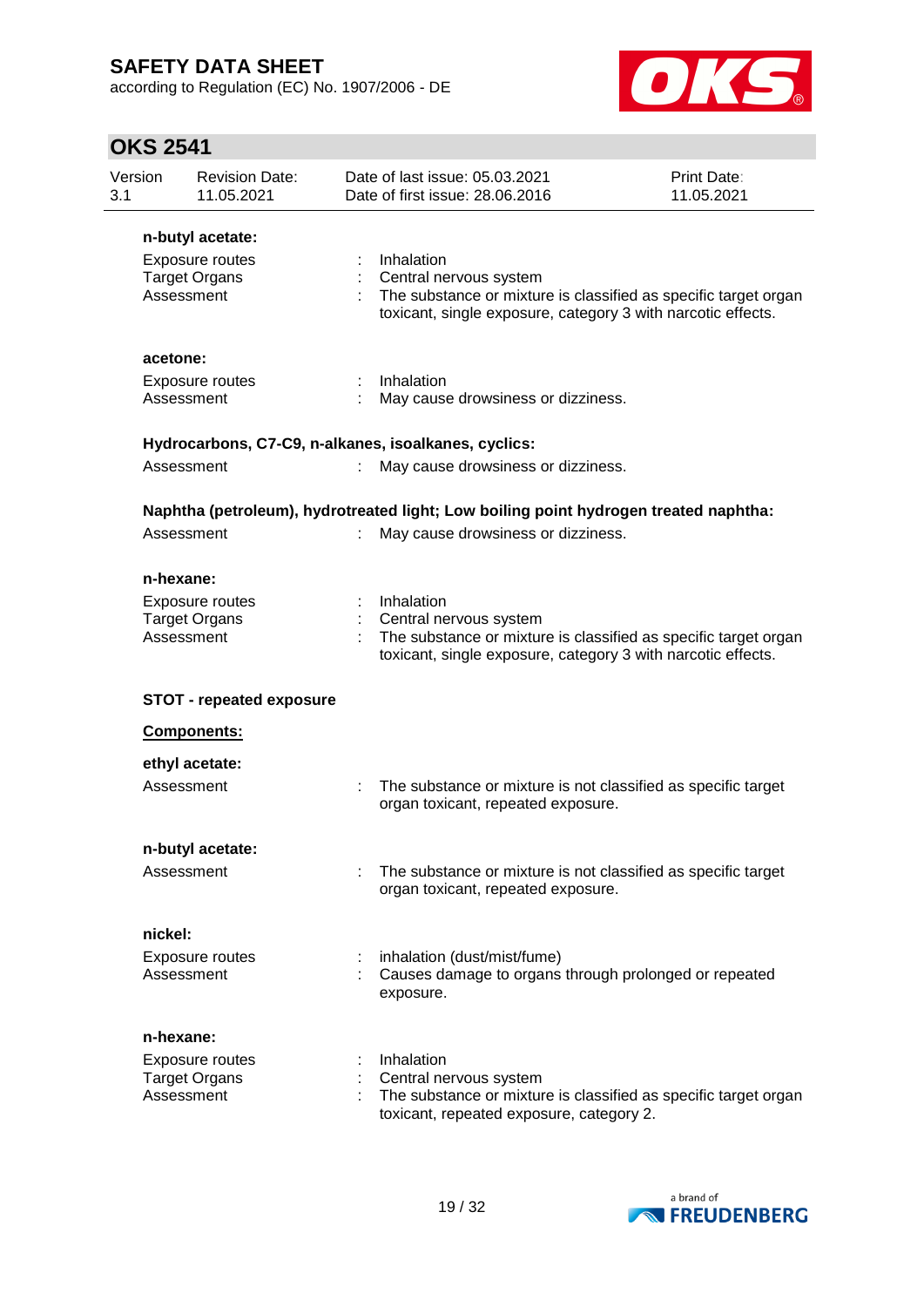according to Regulation (EC) No. 1907/2006 - DE



| <b>OKS 2541</b> |                                               |                                                                                      |                           |
|-----------------|-----------------------------------------------|--------------------------------------------------------------------------------------|---------------------------|
| Version<br>3.1  | <b>Revision Date:</b><br>11.05.2021           | Date of last issue: 05.03.2021<br>Date of first issue: 28.06.2016                    | Print Date:<br>11.05.2021 |
|                 | <b>Repeated dose toxicity</b>                 |                                                                                      |                           |
| Product:        |                                               |                                                                                      |                           |
| Remarks         |                                               | This information is not available.<br>÷                                              |                           |
|                 | Components:                                   |                                                                                      |                           |
|                 | n-butyl acetate:                              |                                                                                      |                           |
| Species         |                                               | Rat                                                                                  |                           |
| <b>NOAEL</b>    |                                               | 125 mg/kg                                                                            |                           |
|                 | <b>Application Route</b>                      | Oral                                                                                 |                           |
|                 | <b>Aspiration toxicity</b>                    |                                                                                      |                           |
| <b>Product:</b> |                                               |                                                                                      |                           |
|                 | This information is not available.            |                                                                                      |                           |
|                 | Components:                                   |                                                                                      |                           |
|                 | n-butyl acetate:                              |                                                                                      |                           |
|                 | No aspiration toxicity classification         |                                                                                      |                           |
|                 |                                               | Hydrocarbons, C7-C9, n-alkanes, isoalkanes, cyclics:                                 |                           |
|                 | May be fatal if swallowed and enters airways. |                                                                                      |                           |
|                 |                                               | Naphtha (petroleum), hydrotreated light; Low boiling point hydrogen treated naphtha: |                           |
|                 | May be fatal if swallowed and enters airways. |                                                                                      |                           |
|                 | cyclohexane:                                  |                                                                                      |                           |
|                 | May be fatal if swallowed and enters airways. |                                                                                      |                           |
| n-hexane:       |                                               |                                                                                      |                           |
|                 | May be fatal if swallowed and enters airways. |                                                                                      |                           |
|                 | dimethyl ether:                               |                                                                                      |                           |
|                 | No aspiration toxicity classification         |                                                                                      |                           |
|                 | <b>Further information</b>                    |                                                                                      |                           |
| Product:        |                                               |                                                                                      |                           |
| Remarks         |                                               | Information given is based on data on the components and<br>t                        |                           |

a brand of **EXPRESSION FREUDENBERG** 

the toxicology of similar products.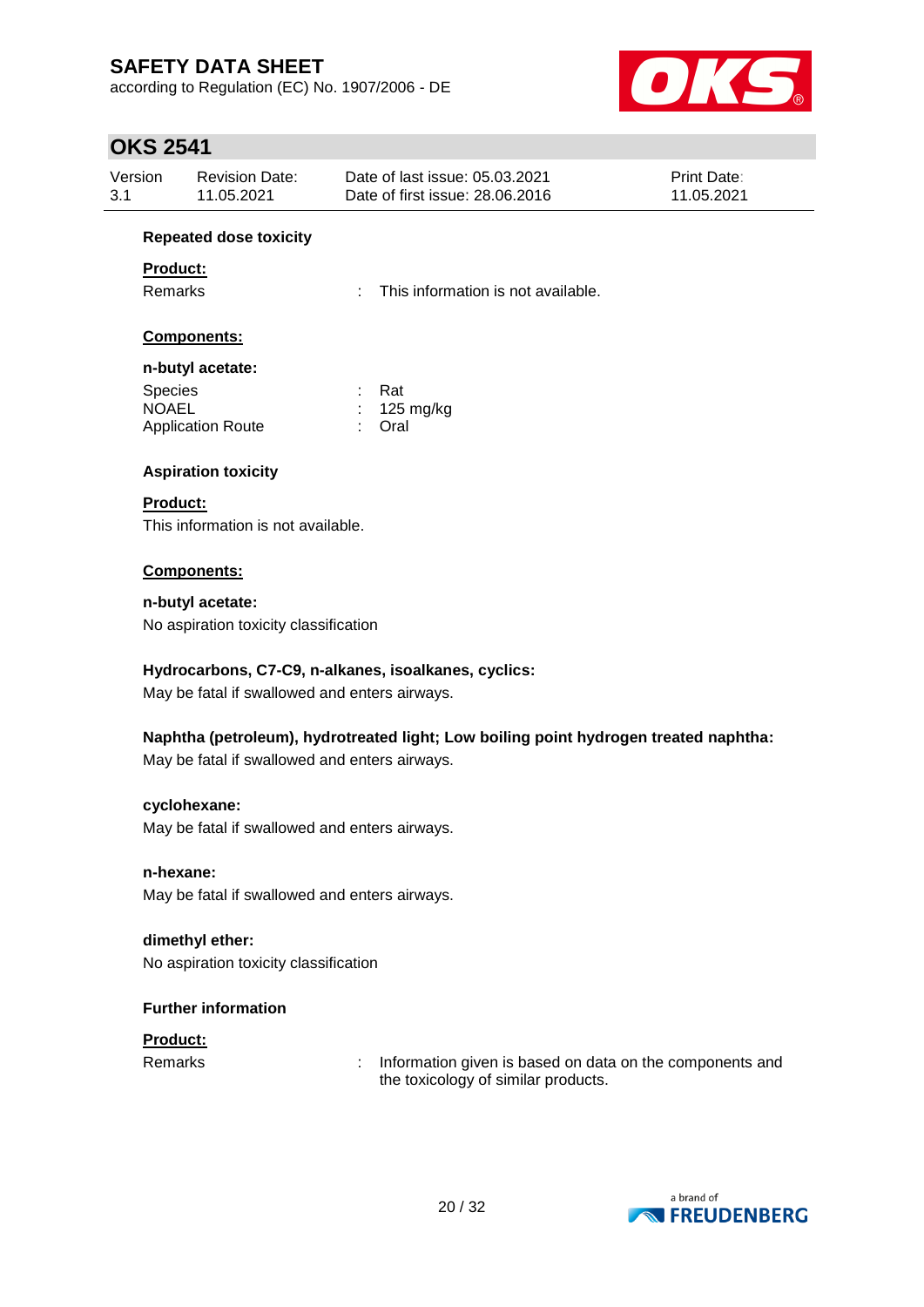according to Regulation (EC) No. 1907/2006 - DE



# **OKS 2541**

| Version | <b>Revision Date:</b> | Date of last issue: 05.03.2021  | <b>Print Date:</b> |
|---------|-----------------------|---------------------------------|--------------------|
| 3.1     | 11.05.2021            | Date of first issue: 28,06,2016 | 11.05.2021         |

## **SECTION 12: Ecological information**

## **12.1 Toxicity**

| <b>Product:</b>                                                                     |      |                                                                                                                                                |
|-------------------------------------------------------------------------------------|------|------------------------------------------------------------------------------------------------------------------------------------------------|
| Toxicity to fish                                                                    |      | Remarks: Harmful to aquatic organisms, may cause long-term<br>adverse effects in the aquatic environment.                                      |
| Toxicity to daphnia and other : Remarks: No data available<br>aquatic invertebrates |      |                                                                                                                                                |
| Toxicity to algae/aquatic<br>plants                                                 |      | : Remarks: No data available                                                                                                                   |
| Toxicity to microorganisms                                                          |      | Remarks: No data available                                                                                                                     |
| Components:                                                                         |      |                                                                                                                                                |
| ethyl acetate:                                                                      |      |                                                                                                                                                |
| Toxicity to fish                                                                    |      | : LC50 (Pimephales promelas (fathead minnow)): 212,5 mg/l<br>Exposure time: 96 h<br>Test Type: static test                                     |
| Toxicity to daphnia and other :<br>aquatic invertebrates                            |      | EC50 (Daphnia magna (Water flea)): 154 mg/l<br>Exposure time: 48 h                                                                             |
| Toxicity to algae/aquatic<br>plants                                                 |      | EC50 (Pseudokirchneriella subcapitata (green algae)): 2.500<br>mg/l<br>Exposure time: 96 h                                                     |
| n-butyl acetate:                                                                    |      |                                                                                                                                                |
| Toxicity to fish                                                                    |      | LC50 (Pimephales promelas (fathead minnow)): 18 mg/l<br>Exposure time: 96 h<br>Test Type: flow-through test<br>Method: OECD Test Guideline 203 |
| Toxicity to daphnia and other :<br>aquatic invertebrates                            |      | EC50 (Daphnia (water flea)): 44 mg/l<br>Exposure time: 48 h<br>Test Type: static test                                                          |
| Toxicity to algae/aquatic<br>plants                                                 |      | EC50 (Desmodesmus subspicatus (green algae)): 397 mg/l<br>Exposure time: 72 h<br>Test Type: static test                                        |
| Toxicity to microorganisms                                                          |      | EC50 (Tetrahymena pyriformis): 356 mg/l<br>Exposure time: 40 h<br>Test Type: Growth inhibition                                                 |
| Toxicity to daphnia and other                                                       | - 11 | NOEC: 23 mg/l                                                                                                                                  |
|                                                                                     |      |                                                                                                                                                |

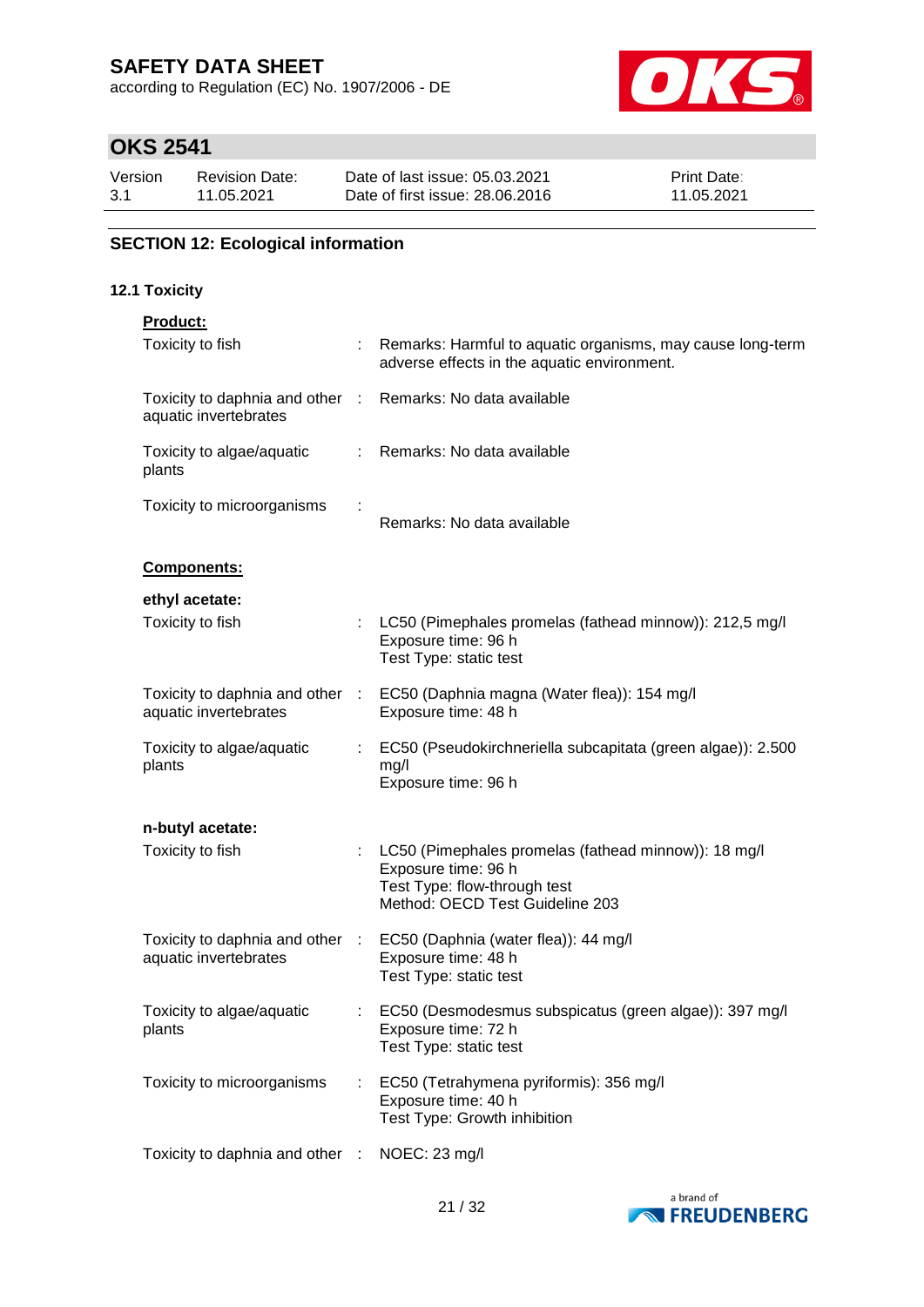according to Regulation (EC) No. 1907/2006 - DE



| 3.1 | Version      | <b>Revision Date:</b><br>11.05.2021                         |                             | Date of last issue: 05.03.2021<br>Date of first issue: 28.06.2016                                             | <b>Print Date:</b><br>11.05.2021 |  |  |  |  |
|-----|--------------|-------------------------------------------------------------|-----------------------------|---------------------------------------------------------------------------------------------------------------|----------------------------------|--|--|--|--|
|     | ic toxicity) | aquatic invertebrates (Chron-                               |                             | Exposure time: 21 d<br>Species: Daphnia magna (Water flea)<br><b>Test Type: Reproduction Test</b><br>GLP: yes |                                  |  |  |  |  |
|     |              |                                                             |                             | Hydrocarbons, C7-C9, n-alkanes, isoalkanes, cyclics:                                                          |                                  |  |  |  |  |
|     |              | <b>Ecotoxicology Assessment</b>                             |                             |                                                                                                               |                                  |  |  |  |  |
|     |              | Chronic aquatic toxicity                                    |                             | : Toxic to aquatic life with long lasting effects.                                                            |                                  |  |  |  |  |
|     |              |                                                             |                             | Naphtha (petroleum), hydrotreated light; Low boiling point hydrogen treated naphtha:                          |                                  |  |  |  |  |
|     |              | <b>Ecotoxicology Assessment</b><br>Chronic aquatic toxicity | ÷                           | Toxic to aquatic life with long lasting effects.                                                              |                                  |  |  |  |  |
|     | nickel:      |                                                             |                             |                                                                                                               |                                  |  |  |  |  |
|     |              | <b>Ecotoxicology Assessment</b><br>Chronic aquatic toxicity | $\mathcal{I}^{\mathcal{I}}$ | May cause long lasting harmful effects to aquatic life.                                                       |                                  |  |  |  |  |
|     |              | cyclohexane:                                                |                             |                                                                                                               |                                  |  |  |  |  |
|     |              | <b>Ecotoxicology Assessment</b>                             |                             |                                                                                                               |                                  |  |  |  |  |
|     |              | Acute aquatic toxicity                                      |                             | : Very toxic to aquatic life.                                                                                 |                                  |  |  |  |  |
|     |              | Chronic aquatic toxicity                                    | ÷.                          | Very toxic to aquatic life with long lasting effects.                                                         |                                  |  |  |  |  |
|     | n-hexane:    |                                                             |                             |                                                                                                               |                                  |  |  |  |  |
|     |              | Toxicity to fish                                            |                             | : LC50 (Oncorhynchus mykiss (rainbow trout)): 12,51 mg/l<br>Exposure time: 96 h                               |                                  |  |  |  |  |
|     |              | aquatic invertebrates                                       |                             | Toxicity to daphnia and other : EC50 (Daphnia magna (Water flea)): 21,85 mg/l<br>Exposure time: 48 h          |                                  |  |  |  |  |
|     | plants       | Toxicity to algae/aquatic                                   | ÷                           | ErC50 (Pseudokirchneriella subcapitata (green algae)): 9,285<br>mg/l<br>Exposure time: 72 h                   |                                  |  |  |  |  |
|     |              | dimethyl ether:                                             |                             |                                                                                                               |                                  |  |  |  |  |
|     |              | Toxicity to fish                                            |                             | LC50 (Poecilia reticulata (guppy)): > 4.100 mg/l<br>Exposure time: 96 h<br>Test Type: semi-static test        |                                  |  |  |  |  |
|     |              | Toxicity to daphnia and other :<br>aquatic invertebrates    |                             | EC50 (Daphnia magna (Water flea)): > 4.400 mg/l<br>Exposure time: 48 h<br>Test Type: static test              |                                  |  |  |  |  |
|     | plants       | Toxicity to algae/aquatic                                   | ÷                           | EC50 (green algae): 154,9 mg/l<br>Exposure time: 96 h                                                         |                                  |  |  |  |  |

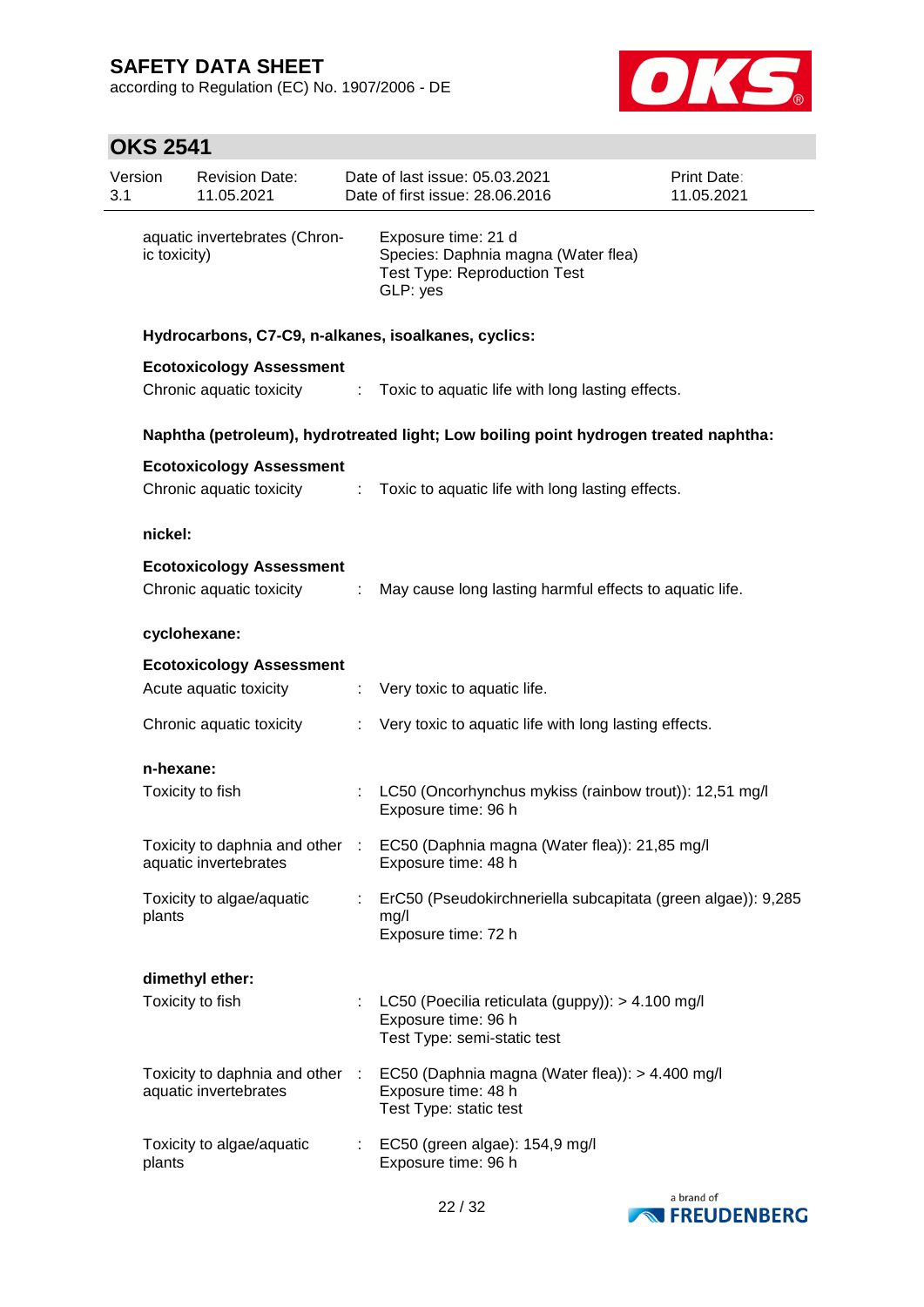according to Regulation (EC) No. 1907/2006 - DE



# **OKS 2541**

| Version | Revision Date: | Date of last issue: 05.03.2021  | <b>Print Date:</b> |
|---------|----------------|---------------------------------|--------------------|
| -3.1    | 11.05.2021     | Date of first issue: 28,06,2016 | 11.05.2021         |

## **12.2 Persistence and degradability**

| Product:                                                        |    |                                                                                                                                                                          |
|-----------------------------------------------------------------|----|--------------------------------------------------------------------------------------------------------------------------------------------------------------------------|
| Biodegradability                                                | t. | Remarks: No data available                                                                                                                                               |
| Physico-chemical removabil- : Remarks: No data available<br>ity |    |                                                                                                                                                                          |
| Components:                                                     |    |                                                                                                                                                                          |
| ethyl acetate:                                                  |    |                                                                                                                                                                          |
| Biodegradability                                                | t. | Result: rapidly biodegradable                                                                                                                                            |
| n-butyl acetate:                                                |    |                                                                                                                                                                          |
| Biodegradability                                                | t  | Test Type: Primary biodegradation<br>Result: rapidly biodegradable<br>Biodegradation: 83 %<br>Exposure time: 28 d<br>Method: OECD Test Guideline 301D                    |
| acetone:                                                        |    |                                                                                                                                                                          |
| Biodegradability                                                | t. | Result: rapidly biodegradable                                                                                                                                            |
| Hydrocarbons, C7-C9, n-alkanes, isoalkanes, cyclics:            |    |                                                                                                                                                                          |
| Biodegradability                                                | ÷  | Result: Readily biodegradable.                                                                                                                                           |
| n-hexane:                                                       |    |                                                                                                                                                                          |
| Biodegradability                                                | t  | Test Type: aerobic<br>Inoculum: activated sludge<br>Result: rapidly biodegradable<br>Biodegradation: 21 %<br>Exposure time: 28 d<br>GLP: yes                             |
| dimethyl ether:<br>Biodegradability                             | t, | Test Type: aerobic<br>Inoculum: activated sludge<br>Result: Not readily biodegradable.<br>Biodegradation: 5 %<br>Exposure time: 28 d<br>Method: OECD Test Guideline 301D |

#### **12.3 Bioaccumulative potential**

#### **Product:**

| Bioaccumulation |  | Remarks: This mixture contains no substance considered to |
|-----------------|--|-----------------------------------------------------------|
|-----------------|--|-----------------------------------------------------------|

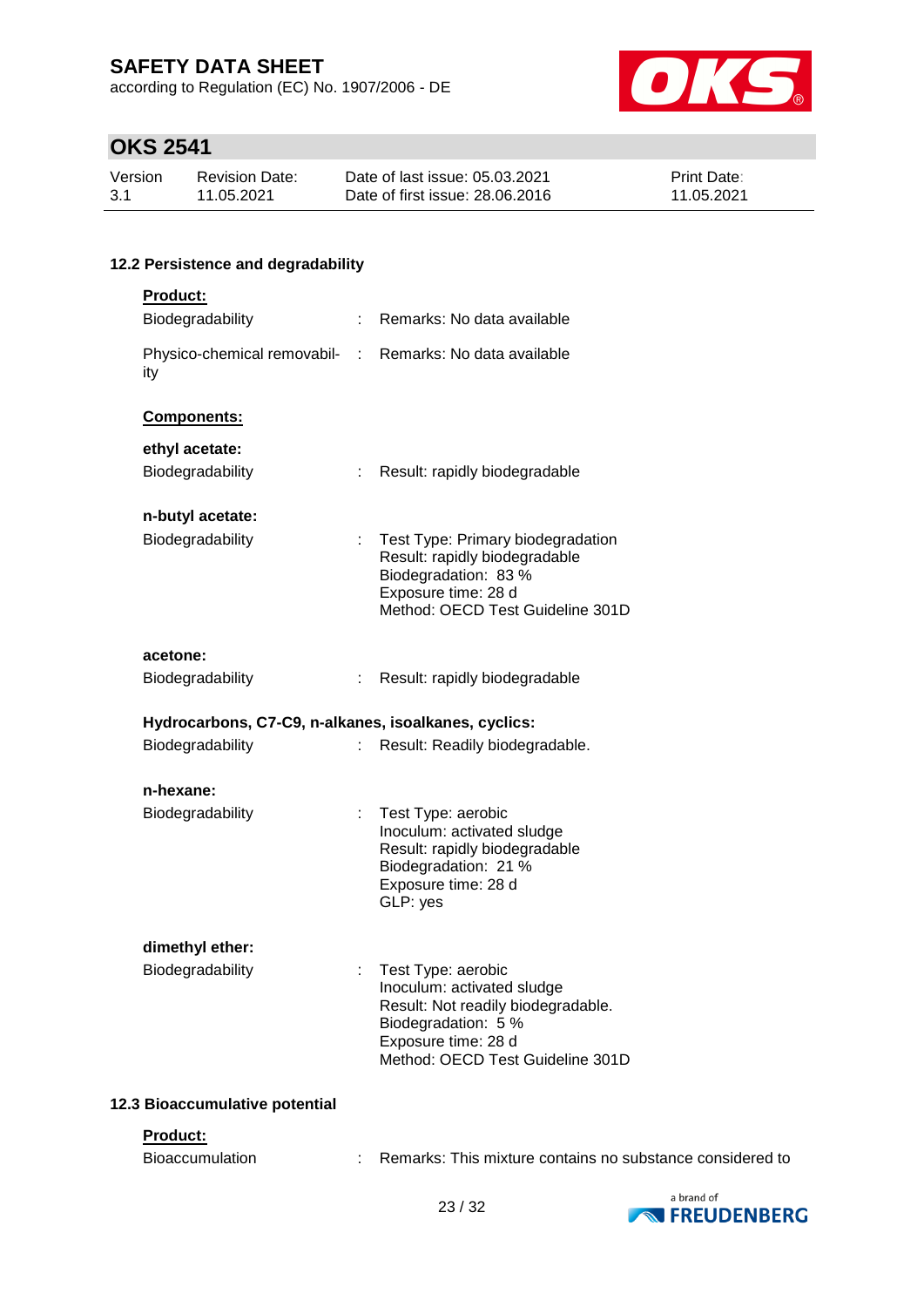**OKS 2541**

according to Regulation (EC) No. 1907/2006 - DE



| Version |                       | <b>Revision Date:</b>                              |                             | Date of last issue: 05.03.2021                                                                                                                             | <b>Print Date:</b> |
|---------|-----------------------|----------------------------------------------------|-----------------------------|------------------------------------------------------------------------------------------------------------------------------------------------------------|--------------------|
| 3.1     |                       | 11.05.2021                                         |                             | Date of first issue: 28.06.2016                                                                                                                            | 11.05.2021         |
|         |                       |                                                    |                             | be persistent, bioaccumulating and toxic (PBT).<br>This mixture contains no substance considered to be very<br>persistent and very bioaccumulating (vPvB). |                    |
|         |                       | Components:                                        |                             |                                                                                                                                                            |                    |
|         |                       | ethyl acetate:                                     |                             |                                                                                                                                                            |                    |
|         | octanol/water         | Partition coefficient: n-                          | $\mathcal{L}^{\mathcal{L}}$ | log Pow: 0,68 (25 °C)                                                                                                                                      |                    |
|         |                       | n-butyl acetate:                                   |                             |                                                                                                                                                            |                    |
|         |                       | Partition coefficient: n-                          | t.                          | log Pow: 2,3 (25 °C)                                                                                                                                       |                    |
|         | octanol/water         |                                                    |                             | pH: 7<br>Method: OECD Test Guideline 117<br>GLP: yes                                                                                                       |                    |
|         | acetone:              |                                                    |                             |                                                                                                                                                            |                    |
|         |                       | <b>Bioaccumulation</b>                             |                             | Remarks: Does not bioaccumulate.                                                                                                                           |                    |
|         | octanol/water         | Partition coefficient: n-                          | ÷                           | log Pow: 0,2                                                                                                                                               |                    |
|         |                       |                                                    |                             | Hydrocarbons, C7-C9, n-alkanes, isoalkanes, cyclics:                                                                                                       |                    |
|         |                       | <b>Bioaccumulation</b>                             | ÷.                          | Remarks: Not applicable                                                                                                                                    |                    |
|         | octanol/water         | Partition coefficient: n-                          | t.                          | Remarks: No data available                                                                                                                                 |                    |
|         | n-hexane:             |                                                    |                             |                                                                                                                                                            |                    |
|         |                       | <b>Bioaccumulation</b>                             |                             | Bioconcentration factor (BCF): 501,19                                                                                                                      |                    |
|         | octanol/water         | Partition coefficient: n-                          |                             | log Pow: 4 (20 °C)<br>pH: 7                                                                                                                                |                    |
|         |                       | dimethyl ether:                                    |                             |                                                                                                                                                            |                    |
|         | octanol/water         | Partition coefficient: n-                          | ÷.                          | log Pow: 0,07 (25 °C)                                                                                                                                      |                    |
|         | 12.4 Mobility in soil |                                                    |                             |                                                                                                                                                            |                    |
|         | <b>Product:</b>       |                                                    |                             |                                                                                                                                                            |                    |
|         | <b>Mobility</b>       |                                                    |                             | Remarks: No data available                                                                                                                                 |                    |
|         |                       | Distribution among environ-<br>mental compartments |                             | Remarks: No data available                                                                                                                                 |                    |

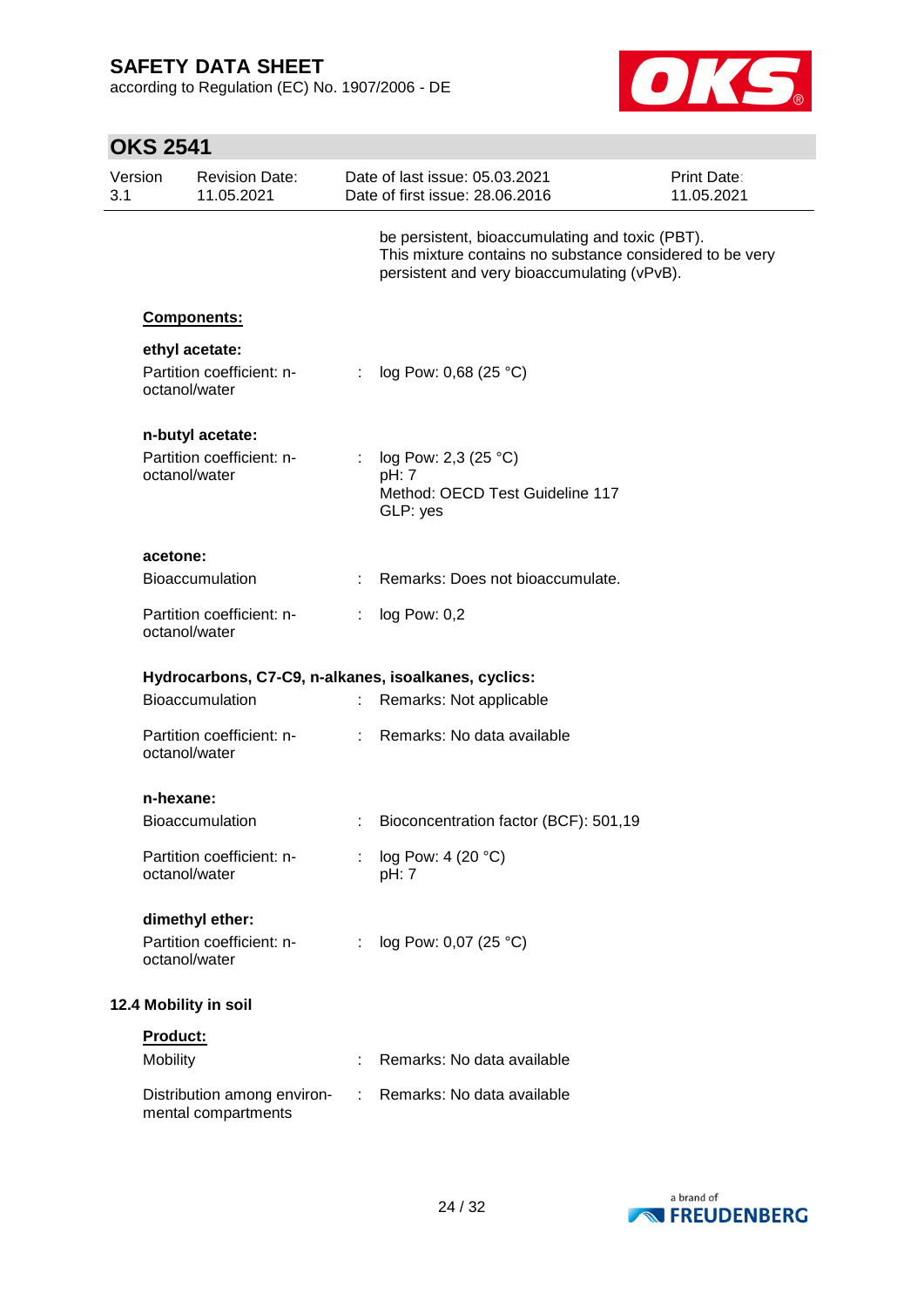according to Regulation (EC) No. 1907/2006 - DE



## **OKS 2541**

| Version<br>3.1  | <b>Revision Date:</b><br>11.05.2021     | Date of last issue: 05.03.2021<br>Print Date:<br>Date of first issue: 28,06,2016<br>11.05.2021                                                                                                             |  |
|-----------------|-----------------------------------------|------------------------------------------------------------------------------------------------------------------------------------------------------------------------------------------------------------|--|
|                 | 12.5 Results of PBT and vPvB assessment |                                                                                                                                                                                                            |  |
| <b>Product:</b> |                                         |                                                                                                                                                                                                            |  |
| Assessment      |                                         | This substance/mixture contains no components considered<br>to be either persistent, bioaccumulative and toxic (PBT), or<br>very persistent and very bioaccumulative (vPvB) at levels of<br>0.1% or higher |  |
|                 | <b>Components:</b>                      |                                                                                                                                                                                                            |  |
|                 | n-butyl acetate:                        |                                                                                                                                                                                                            |  |

| Assessment | : Non-classified PBT substance. Non-classified vPvB sub- |
|------------|----------------------------------------------------------|
|            | stance.                                                  |
|            |                                                          |

stance.

**dimethyl ether:**

Assessment : Non-classified vPvB substance. Non-classified PBT sub-

**12.6 Other adverse effects**

**Product:**

| <b>HUGUGL.</b>                         |                                                                                                                                                                                                                                                                           |
|----------------------------------------|---------------------------------------------------------------------------------------------------------------------------------------------------------------------------------------------------------------------------------------------------------------------------|
| Endocrine disrupting poten-<br>tial    | The substance/mixture does not contain components consid-<br>ered to have endocrine disrupting properties according to<br>REACH Article 57(f) or Commission Delegated regulation<br>(EU) 2017/2100 or Commission Regulation (EU) 2018/605 at<br>levels of 0.1% or higher. |
| Additional ecological infor-<br>mation | : Harmful to aquatic life with long lasting effects.                                                                                                                                                                                                                      |

## **SECTION 13: Disposal considerations**

#### **13.1 Waste treatment methods**

| Product                |    | : Do not dispose of with domestic refuse.<br>Dispose of as hazardous waste in compliance with local and<br>national regulations.                                                                                    |
|------------------------|----|---------------------------------------------------------------------------------------------------------------------------------------------------------------------------------------------------------------------|
|                        |    | Waste codes should be assigned by the user based on the<br>application for which the product was used.                                                                                                              |
| Contaminated packaging | ÷. | Packaging that is not properly emptied must be disposed of as<br>the unused product.<br>Offer empty spray cans to an established disposal company.<br>Pressurized container: Do not pierce or burn, even after use. |
|                        |    | The following Waste Codes are only suggestions:                                                                                                                                                                     |
| Waste Code             |    | unused product, packagings not completely emptied                                                                                                                                                                   |

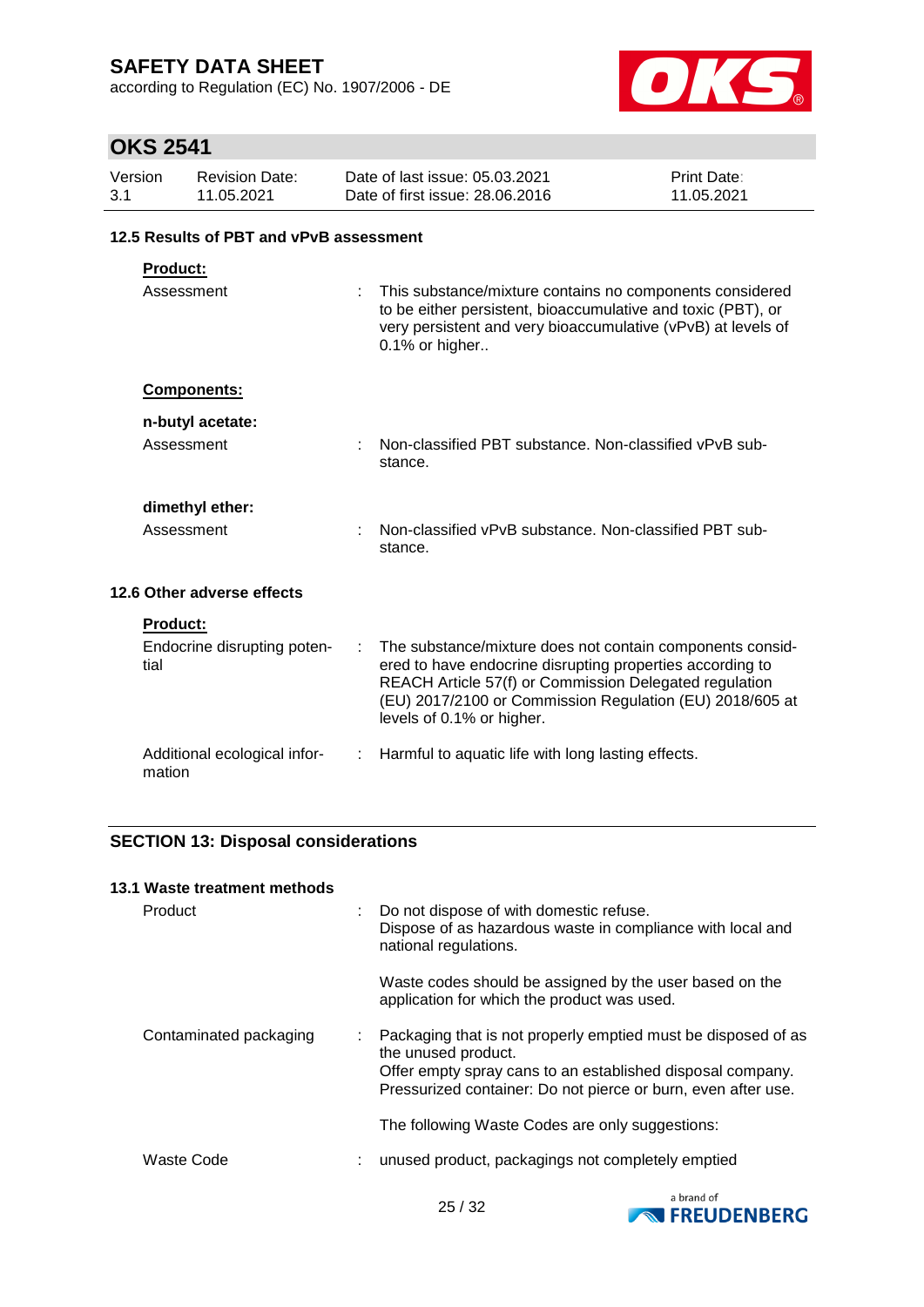according to Regulation (EC) No. 1907/2006 - DE



# **OKS 2541**

| Version | Revision Date: | Date of last issue: 05.03.2021  | <b>Print Date:</b> |
|---------|----------------|---------------------------------|--------------------|
| -3.1    | 11.05.2021     | Date of first issue: 28.06.2016 | 11.05.2021         |

16 05 04\*, gases in pressure containers (including halons) containing hazardous substances

## **SECTION 14: Transport information**

| 14.1 UN number                                                                                             |                |                                                |
|------------------------------------------------------------------------------------------------------------|----------------|------------------------------------------------|
| <b>ADN</b>                                                                                                 | t              | <b>UN 1950</b>                                 |
| <b>ADR</b>                                                                                                 | t              | <b>UN 1950</b>                                 |
| <b>RID</b>                                                                                                 | t              | <b>UN 1950</b>                                 |
| <b>IMDG</b>                                                                                                | ÷              | <b>UN 1950</b>                                 |
| <b>IATA</b>                                                                                                | t              | <b>UN 1950</b>                                 |
| 14.2 UN proper shipping name                                                                               |                |                                                |
| <b>ADN</b>                                                                                                 | t              | <b>AEROSOLS</b>                                |
| <b>ADR</b>                                                                                                 | ÷              | <b>AEROSOLS</b>                                |
| <b>RID</b>                                                                                                 |                | <b>AEROSOLS</b>                                |
| <b>IMDG</b>                                                                                                | ł.             | <b>AEROSOLS</b>                                |
| <b>IATA</b>                                                                                                | t,             | Aerosols, flammable                            |
| 14.3 Transport hazard class(es)                                                                            |                |                                                |
| <b>ADN</b>                                                                                                 | t,             | 2                                              |
| <b>ADR</b>                                                                                                 | ł.             | $\overline{2}$                                 |
| <b>RID</b>                                                                                                 | ł.             | 2                                              |
| <b>IMDG</b>                                                                                                | ł.             | 2.1                                            |
| <b>IATA</b>                                                                                                | ÷              | 2.1                                            |
| 14.4 Packing group                                                                                         |                |                                                |
| <b>ADN</b><br>Packing group<br><b>Classification Code</b><br>Labels                                        | $\vdots$<br>۰  | Not assigned by regulation<br>5F<br>2.1        |
| <b>ADR</b><br>Packing group<br><b>Classification Code</b><br>Labels<br>Tunnel restriction code             | $\ddot{\cdot}$ | Not assigned by regulation<br>5F<br>2.1<br>(D) |
| <b>RID</b><br>Packing group<br><b>Classification Code</b><br><b>Hazard Identification Number</b><br>Labels |                | Not assigned by regulation<br>5F<br>23<br>2.1  |

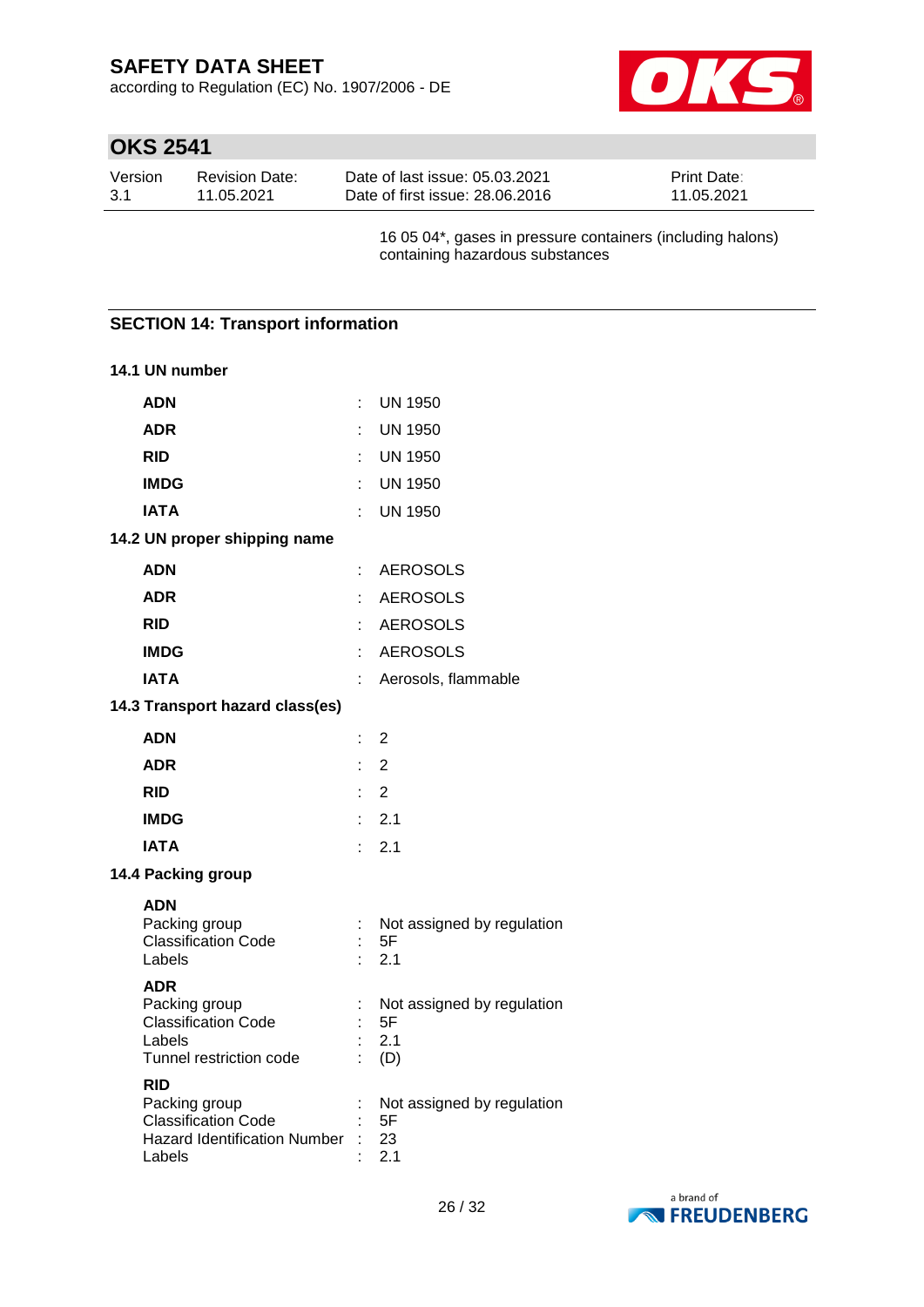according to Regulation (EC) No. 1907/2006 - DE



## **OKS 2541**

| Version<br>3.1           | <b>Revision Date:</b><br>11.05.2021                                                                                   | Date of last issue: 05.03.2021<br>Date of first issue: 28.06.2016 | Print Date:<br>11.05.2021 |
|--------------------------|-----------------------------------------------------------------------------------------------------------------------|-------------------------------------------------------------------|---------------------------|
| <b>IMDG</b><br>Labels    | Packing group<br>EmS Code                                                                                             | Not assigned by regulation<br>2.1<br>$F-D, S-U$                   |                           |
| aircraft)<br>Labels      | <b>IATA (Cargo)</b><br>Packing instruction (cargo<br>Packing instruction (LQ)<br>Packing group                        | 203<br>Y203<br>Not assigned by regulation<br><b>Flammable Gas</b> |                           |
| Labels                   | <b>IATA (Passenger)</b><br>Packing instruction (passen-<br>ger aircraft)<br>Packing instruction (LQ)<br>Packing group | 203<br>Y203<br>Not assigned by regulation<br>Flammable Gas        |                           |
|                          | <b>14.5 Environmental hazards</b>                                                                                     |                                                                   |                           |
| <b>ADN</b><br><b>ADR</b> | Environmentally hazardous                                                                                             | no                                                                |                           |
| <b>RID</b>               | Environmentally hazardous<br>Environmentally hazardous                                                                | no<br>no                                                          |                           |
| <b>IMDG</b>              | Marine pollutant                                                                                                      | no                                                                |                           |
|                          | <b>IATA (Passenger)</b><br>Environmentally hazardous                                                                  | no                                                                |                           |
|                          | <b>IATA (Cargo)</b><br>Environmentally hazardous<br>14.6 Special precautions for user                                 | no                                                                |                           |

#### **14.6 Special precautions for user**

The transport classification(s) provided herein are for informational purposes only, and solely based upon the properties of the unpackaged material as it is described within this Safety Data Sheet. Transportation classifications may vary by mode of transportation, package sizes, and variations in regional or country regulations.

#### **14.7 Transport in bulk according to Annex II of Marpol and the IBC Code**

Remarks : Not applicable for product as supplied.

#### **SECTION 15: Regulatory information**

#### **15.1 Safety, health and environmental regulations/legislation specific for the substance or mixture**

REACH - Candidate List of Substances of Very High Concern for Authorisation (Article 59). : This product does not contain substances of very high concern (Regulation (EC) No 1907/2006 (REACH),

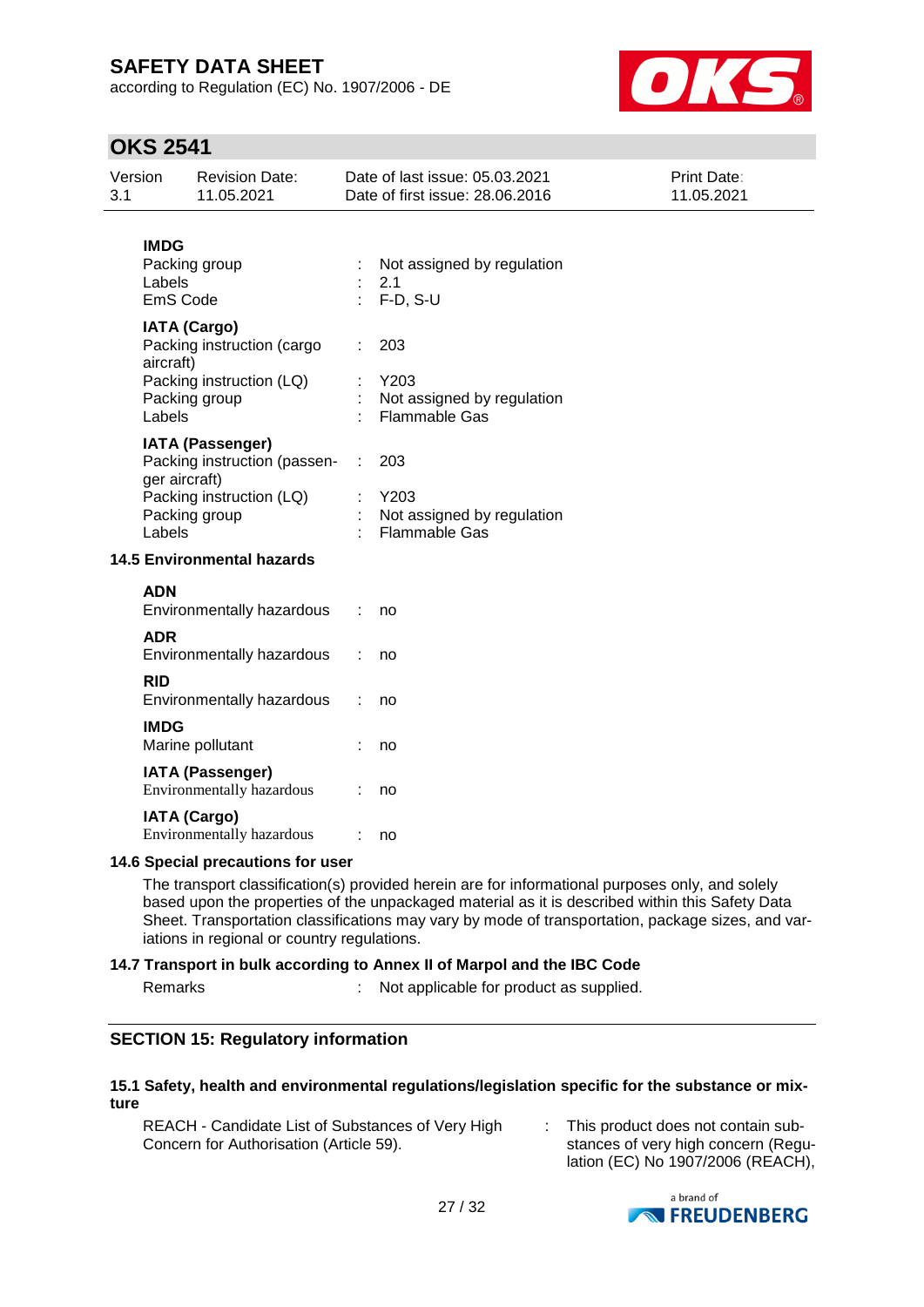according to Regulation (EC) No. 1907/2006 - DE



| Version<br>3.1 |                                                                                                                                                      | <b>Revision Date:</b><br>11.05.2021                                           |                           | Date of last issue: 05.03.2021<br>Date of first issue: 28.06.2016                                |   | Print Date:<br>11.05.2021                                                                                                                             |
|----------------|------------------------------------------------------------------------------------------------------------------------------------------------------|-------------------------------------------------------------------------------|---------------------------|--------------------------------------------------------------------------------------------------|---|-------------------------------------------------------------------------------------------------------------------------------------------------------|
|                | (Annex XIV)                                                                                                                                          | REACH - List of substances subject to authorisation                           |                           |                                                                                                  | ÷ | Article 57).<br>Not applicable                                                                                                                        |
|                |                                                                                                                                                      | plete the ozone layer                                                         |                           | Regulation (EC) No 1005/2009 on substances that de-                                              | ÷ | Not applicable                                                                                                                                        |
|                | tants (recast)                                                                                                                                       |                                                                               |                           | Regulation (EU) 2019/1021 on persistent organic pollu-<br>÷                                      |   | Not applicable                                                                                                                                        |
|                |                                                                                                                                                      | Regulation (EC) No 649/2012 of the European Parlia-<br>of dangerous chemicals |                           | ment and the Council concerning the export and import                                            |   | Not applicable                                                                                                                                        |
|                | REACH - Restrictions on the manufacture, placing on<br>the market and use of certain dangerous substances,<br>preparations and articles (Annex XVII) |                                                                               |                           |                                                                                                  |   | Conditions of restriction for the fol-<br>lowing entries should be considered:<br>nickel<br>(Number on list 27)<br>cyclohexane<br>(Number on list 57) |
|                | Regulation (EU) 2019/1148 on the marketing and use of<br>explosives precursors                                                                       |                                                                               |                           |                                                                                                  |   |                                                                                                                                                       |
|                | Acquisition, introduction, possession or use of the explo-<br>sive precursor by the general public is subject to report-<br>ing obligations.         |                                                                               |                           |                                                                                                  |   | acetone (ANNEX II)                                                                                                                                    |
|                | P <sub>2</sub>                                                                                                                                       |                                                                               |                           |                                                                                                  |   |                                                                                                                                                       |
|                | P <sub>5c</sub>                                                                                                                                      |                                                                               |                           |                                                                                                  |   |                                                                                                                                                       |
|                | P <sub>3</sub> a                                                                                                                                     | major-accident hazards involving dangerous substances.                        | <b>FLAMMABLE AEROSOLS</b> | Seveso III: Directive 2012/18/EU of the European Parliament and of the Council on the control of |   |                                                                                                                                                       |
|                | Water contaminating class<br>WGK 1 slightly hazardous to water<br>Classification according to AwSV Annex 1 (5.2)<br>(Germany).                       |                                                                               |                           |                                                                                                  |   |                                                                                                                                                       |

| Water contaminating class<br>(Germany) | : WGK 1 slightly hazardous to water<br>Classification according to AwSV, Annex 1 (5.2)                                                                                                                                                                   |
|----------------------------------------|----------------------------------------------------------------------------------------------------------------------------------------------------------------------------------------------------------------------------------------------------------|
| TA Luft List (Germany)                 | $\therefore$ Total dust:<br>Not applicable<br>Inorganic substances in powdered form:<br>portion Class 2: 0,25 %<br>Inorganic substances in vapour or gaseous form:<br>Not applicable<br>Organic Substances:<br>portion Class 1: 0,23 %<br>others: 90,9 % |
|                                        | Carcinogenic substances:                                                                                                                                                                                                                                 |

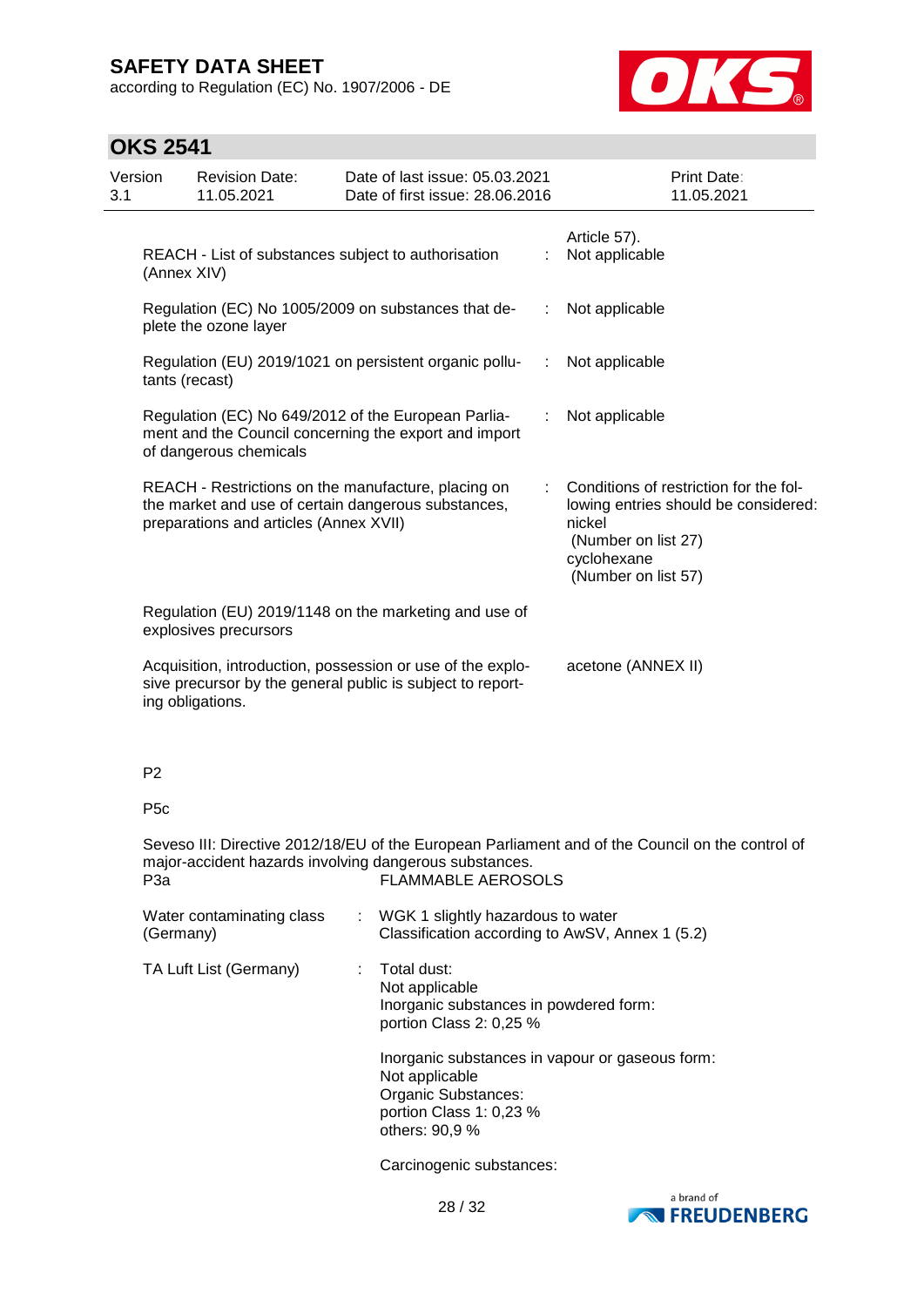according to Regulation (EC) No. 1907/2006 - DE



## **OKS 2541**

| Version<br>3.1 | <b>Revision Date:</b><br>11.05.2021 | Date of last issue: 05.03.2021<br>Date of first issue: 28,06,2016                                                                                                     | <b>Print Date:</b><br>11.05.2021 |
|----------------|-------------------------------------|-----------------------------------------------------------------------------------------------------------------------------------------------------------------------|----------------------------------|
|                |                                     | portion Class 2: 0,25 %                                                                                                                                               |                                  |
|                |                                     | Mutagenic:<br>Not applicable<br>Toxic to reproduction:<br>Not applicable                                                                                              |                                  |
|                | Volatile organic compounds          | Directive 2010/75/EU of 24 November 2010 on industrial<br>emissions (integrated pollution prevention and control)<br>Volatile organic compounds (VOC) content: 84,5 % |                                  |

#### **Other regulations:**

Take note of Directive 94/33/EC on the protection of young people at work or stricter national regulations, where applicable.

#### **15.2 Chemical safety assessment**

This information is not available.

#### **SECTION 16: Other information**

#### **Full text of H-Statements**

| : Extremely flammable gas.                                            |
|-----------------------------------------------------------------------|
| Highly flammable liquid and vapour.                                   |
| Flammable liquid and vapour.                                          |
| Contains gas under pressure; may explode if heated.                   |
| May be fatal if swallowed and enters airways.                         |
| Causes skin irritation.                                               |
| May cause an allergic skin reaction.                                  |
| Causes serious eye irritation.                                        |
| May cause drowsiness or dizziness.                                    |
| Suspected of causing cancer.                                          |
| Suspected of damaging fertility.                                      |
| Causes damage to organs through prolonged or repeated<br>exposure.    |
| May cause damage to organs through prolonged or repeated<br>exposure. |
| $\therefore$ Very toxic to aquatic life.                              |
| Very toxic to aquatic life with long lasting effects.                 |
| Toxic to aquatic life with long lasting effects.                      |
| Harmful to aquatic life with long lasting effects.                    |
|                                                                       |

#### **Full text of other abbreviations**

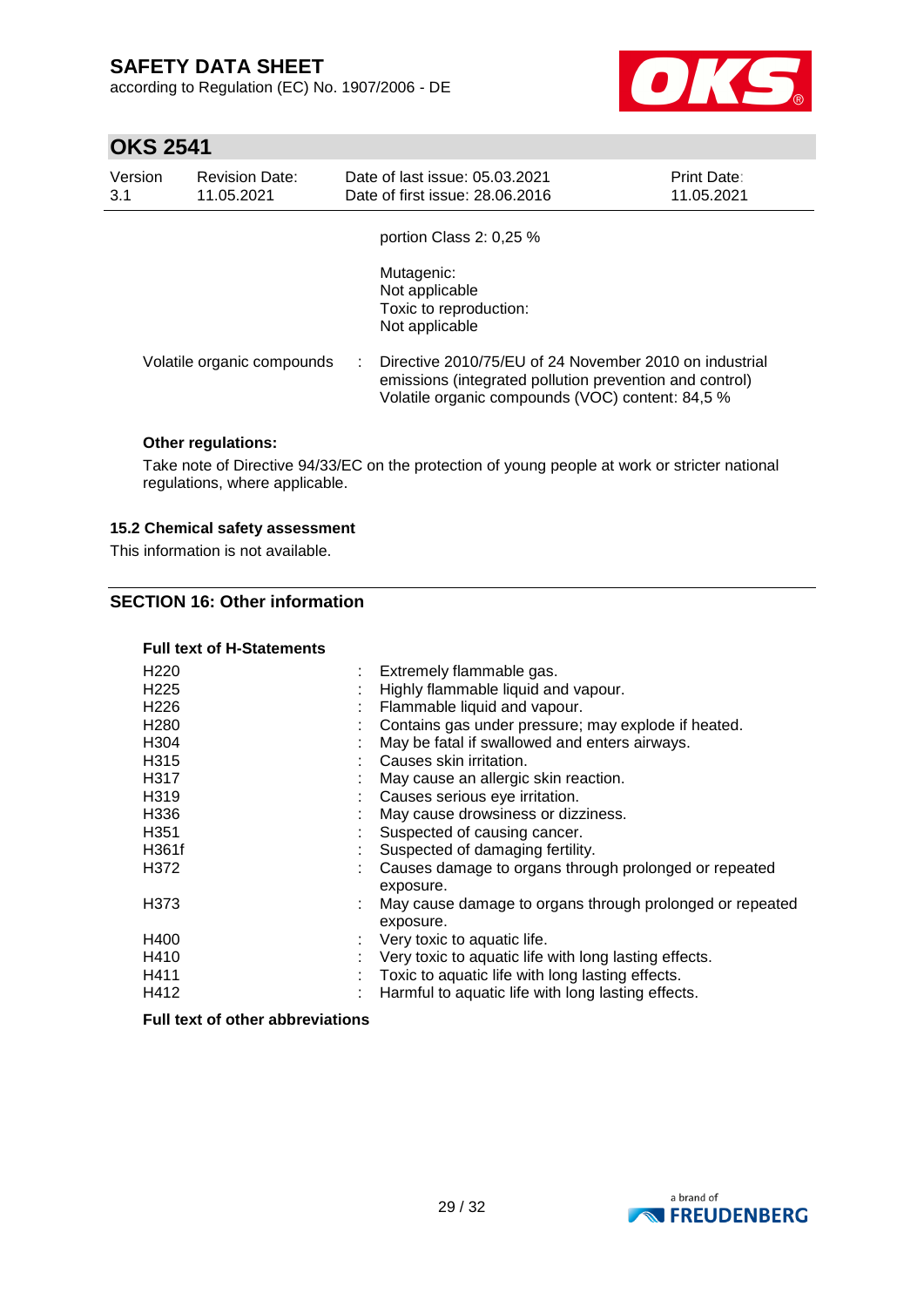according to Regulation (EC) No. 1907/2006 - DE



| Version<br>3.1 | <b>Revision Date:</b><br>11.05.2021                | Date of last issue: 05.03.2021<br>Date of first issue: 28,06,2016                                                                                                                                                                                                                                                                                                                                                                                                                                                                                                                                                                                                                                                                                                                                                                                                                                          | Print Date:<br>11.05.2021 |
|----------------|----------------------------------------------------|------------------------------------------------------------------------------------------------------------------------------------------------------------------------------------------------------------------------------------------------------------------------------------------------------------------------------------------------------------------------------------------------------------------------------------------------------------------------------------------------------------------------------------------------------------------------------------------------------------------------------------------------------------------------------------------------------------------------------------------------------------------------------------------------------------------------------------------------------------------------------------------------------------|---------------------------|
|                |                                                    |                                                                                                                                                                                                                                                                                                                                                                                                                                                                                                                                                                                                                                                                                                                                                                                                                                                                                                            |                           |
| $***$          |                                                    | Route of exposure cannot be excluded: For certain hazard<br>classes, e.g. STOT, the route of exposure should be indicated<br>in the hazard statement only if it is conclusively proven that no<br>other route of exposure can cause the hazard in accordance<br>to the criteria in Annex I. Under Directive 67/548/EEC the<br>route of exposure was indicated for classifications with R48<br>when there was data justifying the classification for this route<br>of exposure. The classification under 67/548/EEC indicating<br>the route of exposure has been translated into the corre-<br>sponding class and category according to this Regulation, but<br>with a general hazard statement not specifying the route of<br>exposure as the necessary information is not available.                                                                                                                      |                           |
| ***            |                                                    | Hazard statements for reproductive toxicity: Hazard state-<br>ments H360 and H361 indicate a general concern for effects<br>on fertility and/or development: 'May damage/Suspected of<br>damaging fertility or the unborn child'. According to the crite-<br>ria, the general hazard statement can be replaced by the haz-<br>ard statement indicating the specific effect of concern in ac-<br>cordance with Section 1.1.2.1.2. When the other differentiation<br>is not mentioned, this is due to evidence proving no such ef-<br>fect, inconclusive data or no data and the obligations in Article<br>4(3) shall apply for that differentiation. In order not to lose<br>information from the harmonised classifications for fertility and<br>developmental effects under Directive 67/548/EEC, the classi-<br>fications have been translated only for those effects classified<br>under that Directive |                           |
| Note 7         |                                                    | Alloys containing nickel are classified for skin sensitisation<br>when the release rate of 0,5 ug Ni/cm2/week, as measured by<br>the European Standard reference test method EN 1811, is<br>exceeded.                                                                                                                                                                                                                                                                                                                                                                                                                                                                                                                                                                                                                                                                                                      |                           |
| Note S         |                                                    | This substance may not require a label according to Article 17<br>(see Section 1.3 of Annex I) (Table 3).                                                                                                                                                                                                                                                                                                                                                                                                                                                                                                                                                                                                                                                                                                                                                                                                  |                           |
|                | Note U (table 3.1)                                 | When put on the market gases have to be classified as "Gas-<br>es under pressure", in one of the groups compressed gas,<br>liquefied gas, refrigerated liquefied gas or dissolved gas. The<br>group depends on the physical state in which the gas is pack-<br>aged and therefore has to be assigned case by case. The<br>following codes are assigned: Press. Gas (Comp.) Press. Gas<br>(Liq.) Press. Gas (Ref. Liq.) Press. Gas (Diss.) Aerosols shall<br>not be classified as gases under pressure (See Annex I, Part<br>2, Section 2.3.2.1, Note 2).                                                                                                                                                                                                                                                                                                                                                   |                           |
|                | 2000/39/EC                                         | Europe. Commission Directive 2000/39/EC establishing a first<br>list of indicative occupational exposure limit values                                                                                                                                                                                                                                                                                                                                                                                                                                                                                                                                                                                                                                                                                                                                                                                      |                           |
|                | 2006/15/EC<br>2017/164/EU                          | Europe. Indicative occupational exposure limit values<br>Europe. Commission Directive 2017/164/EU establishing a<br>fourth list of indicative occupational exposure limit values                                                                                                                                                                                                                                                                                                                                                                                                                                                                                                                                                                                                                                                                                                                           |                           |
|                | DE TRGS 900<br><b>TRGS 903</b><br>2000/39/EC / TWA | Germany. TRGS 900 - Occupational exposure limit values.<br>TRGS 903 - Biological limit values<br>Limit Value - eight hours                                                                                                                                                                                                                                                                                                                                                                                                                                                                                                                                                                                                                                                                                                                                                                                 |                           |
|                | 2006/15/EC / TWA                                   | Limit Value - eight hours                                                                                                                                                                                                                                                                                                                                                                                                                                                                                                                                                                                                                                                                                                                                                                                                                                                                                  |                           |
|                | 2017/164/EU / STEL<br>2017/164/EU / TWA            | Short term exposure limit<br>Limit Value - eight hours                                                                                                                                                                                                                                                                                                                                                                                                                                                                                                                                                                                                                                                                                                                                                                                                                                                     |                           |

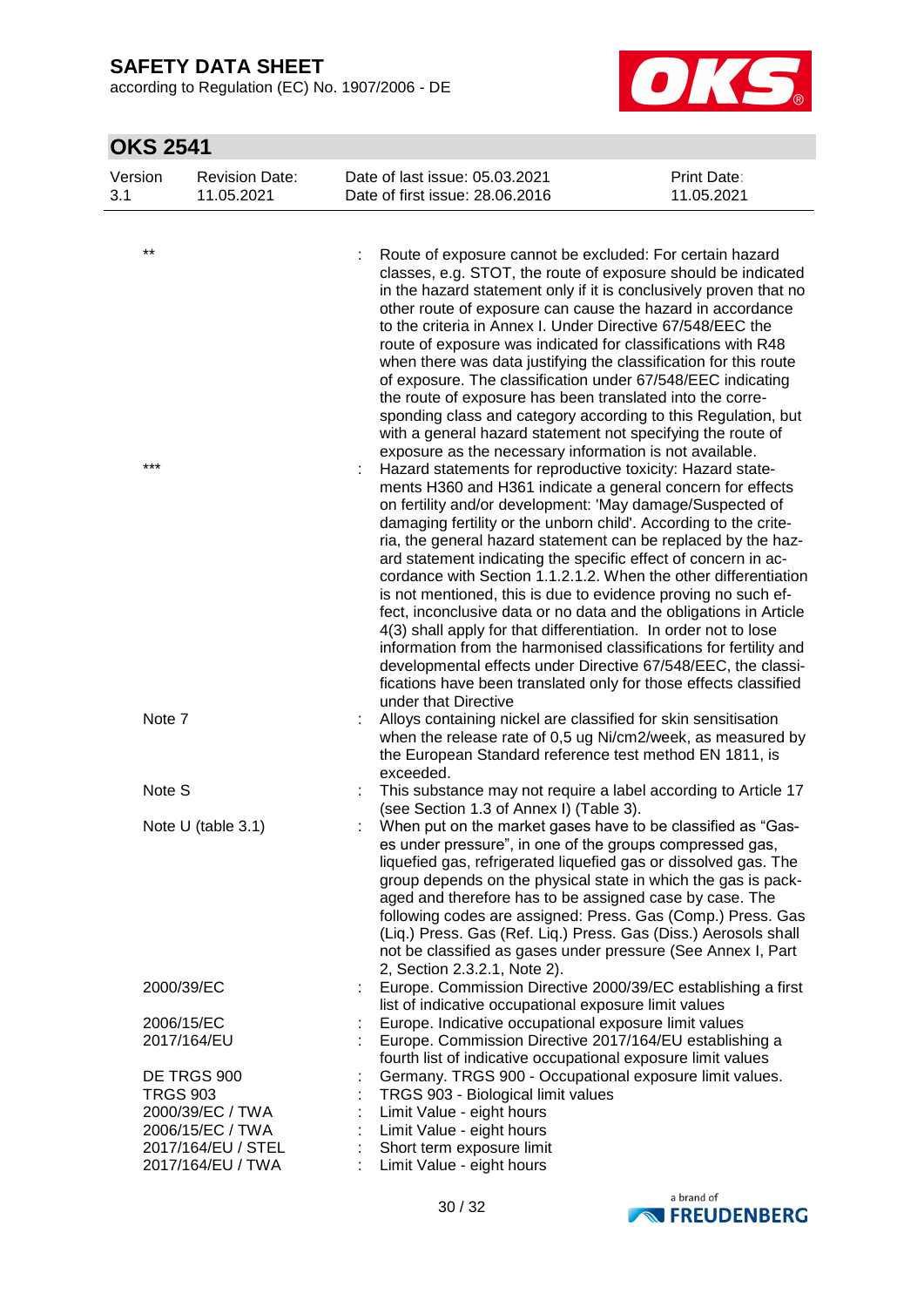according to Regulation (EC) No. 1907/2006 - DE



## **OKS 2541**

| Version | Revision Date: | Date of last issue: 05.03.2021  | <b>Print Date:</b> |
|---------|----------------|---------------------------------|--------------------|
| 3.1     | 11.05.2021     | Date of first issue: 28,06,2016 | 11.05.2021         |

DE TRGS 900 / AGW : Time Weighted Average

ADN - European Agreement concerning the International Carriage of Dangerous Goods by Inland Waterways; ADR - European Agreement concerning the International Carriage of Dangerous Goods by Road; AIIC - Australian Inventory of Industrial Chemicals; ASTM - American Society for the Testing of Materials; bw - Body weight; CLP - Classification Labelling Packaging Regulation; Regulation (EC) No 1272/2008; CMR - Carcinogen, Mutagen or Reproductive Toxicant; DIN - Standard of the German Institute for Standardisation; DSL - Domestic Substances List (Canada); ECHA - European Chemicals Agency; EC-Number - European Community number; ECx - Concentration associated with x% response; ELx - Loading rate associated with x% response; EmS - Emergency Schedule; ENCS - Existing and New Chemical Substances (Japan); ErCx - Concentration associated with x% growth rate response; GHS - Globally Harmonized System; GLP - Good Laboratory Practice; IARC - International Agency for Research on Cancer; IATA - International Air Transport Association; IBC - International Code for the Construction and Equipment of Ships carrying Dangerous Chemicals in Bulk; IC50 - Half maximal inhibitory concentration; ICAO - International Civil Aviation Organization; IECSC - Inventory of Existing Chemical Substances in China; IMDG - International Maritime Dangerous Goods; IMO - International Maritime Organization; ISHL - Industrial Safety and Health Law (Japan); ISO - International Organisation for Standardization; KECI - Korea Existing Chemicals Inventory; LC50 - Lethal Concentration to 50 % of a test population; LD50 - Lethal Dose to 50% of a test population (Median Lethal Dose); MARPOL - International Convention for the Prevention of Pollution from Ships; n.o.s. - Not Otherwise Specified; NO(A)EC - No Observed (Adverse) Effect Concentration; NO(A)EL - No Observed (Adverse) Effect Level; NOELR - No Observable Effect Loading Rate; NZIoC - New Zealand Inventory of Chemicals; OECD - Organization for Economic Co-operation and Development; OPPTS - Office of Chemical Safety and Pollution Prevention; PBT - Persistent, Bioaccumulative and Toxic substance; PICCS - Philippines Inventory of Chemicals and Chemical Substances; (Q)SAR - (Quantitative) Structure Activity Relationship; REACH - Regulation (EC) No 1907/2006 of the European Parliament and of the Council concerning the Registration, Evaluation, Authorisation and Restriction of Chemicals; RID - Regulations concerning the International Carriage of Dangerous Goods by Rail; SADT - Self-Accelerating Decomposition Temperature; SDS - Safety Data Sheet; SVHC - Substance of Very High Concern; TCSI - Taiwan Chemical Substance Inventory; TRGS - Technical Rule for Hazardous Substances; TSCA - Toxic Substances Control Act (United States); UN - United Nations; vPvB - Very Persistent and Very Bioaccumulative

#### **Further information**

| <b>Classification of the mixture:</b> | <b>Classification procedure:</b>    |                                     |
|---------------------------------------|-------------------------------------|-------------------------------------|
| Aerosol 1                             | H <sub>222</sub> , H <sub>229</sub> | Based on product data or assessment |
| Eye Irrit. 2                          | H <sub>319</sub>                    | Calculation method                  |
| STOT SE 3                             | H336                                | Calculation method                  |
| Aquatic Chronic 3                     | H412                                | Calculation method                  |

This safety data sheet applies only to products as originally packed and labelled. The information contained therein may not be reproduced or modified without our express written permission. Any forwarding of this document is only permitted to the extent required by law. Any further, in particular public, dissemination of the safety data sheet (e.g. as a document for download from the Internet) is not permitted without our express written consent. We provide our customers with amended safety data sheets as prescribed by law. The customer is responsible for passing on safety data sheets and any amendments contained therein to its own customers, employees and other users of the product. We provide no guarantee that safety data sheets received by users